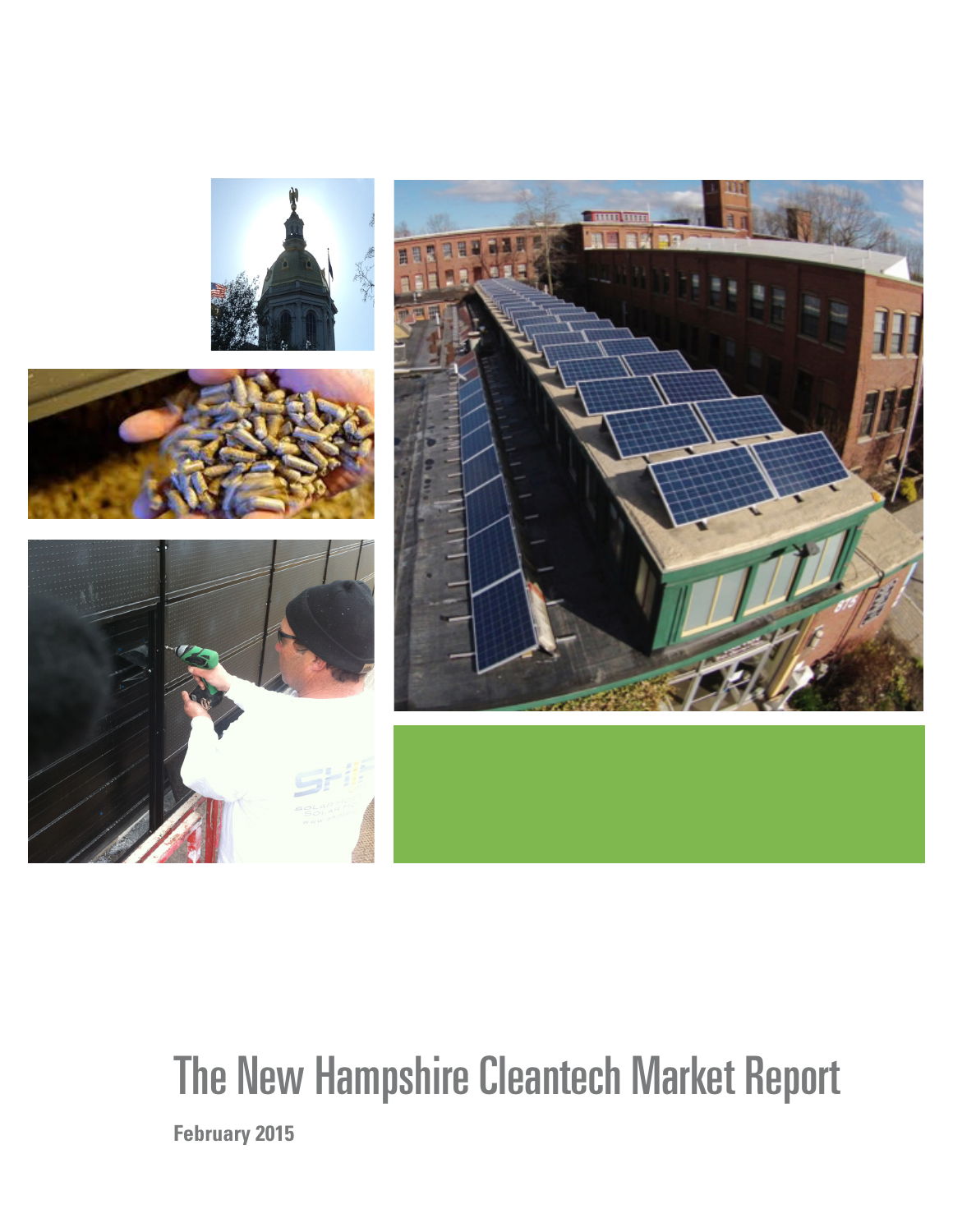



KPItrac, LLC provides project-based economic analysis consulting services under the trade name Seacoast Economics. KPItrac, LLC has provided economic analysis in several areas of public policy for the New Hampshire Port Authority, Department of Health and Human Services, the Community College System of New Hampshire, the NH Community Development Finance Authority and private companies.

#### **About NH Cleantech Council**



The NH CleanTech Council (NHCTC) represents and advocates for New Hampshire's cleantech and clean energy business sector, focusing on the economic benefits and jobs that can come from a vibrant clean technology industry and the policies that enable stability, competition and investment in that industry. NHCTC acts as the advocacy arm of the NH Sustainable Energy Association, a statewide non-profit (www.nhsea.org).

#### **New Hampshire 2014 Cleantech Market Report Copyright 2014**

This publication was prepared by KPItrac, LLC d.b.a as "Seacoast Economics" for the NH Cleantech Council ("NHCTC"). The publication has been provided for informational purposes only and while every effort has been made to ensure accuracy, the accuracy of information contained in this report cannot be guaranteed. All information used in the publication of this report has been compiled from sources that are believed to be reliable. The conclusions reached in this report are the results of the exercise of reasonable professional judgment, based in part upon materials provided by NHCTC and others. KPItrac, LLC makes no claim to any government data and other data obtained from public sources found in this publication (whether or not the owners of such data are noted in this publication). KPItrac, LLC makes no representations or warranties, expressed or implied, does not assume, and hereby disclaims, any liability that may result from any reliance on or use of any information contained in this publication, or for any loss or damage caused by errors or omissions in this publication. NHCTC was responsible for final formatting of the report based on a completed draft provided by KPItrac, LLC.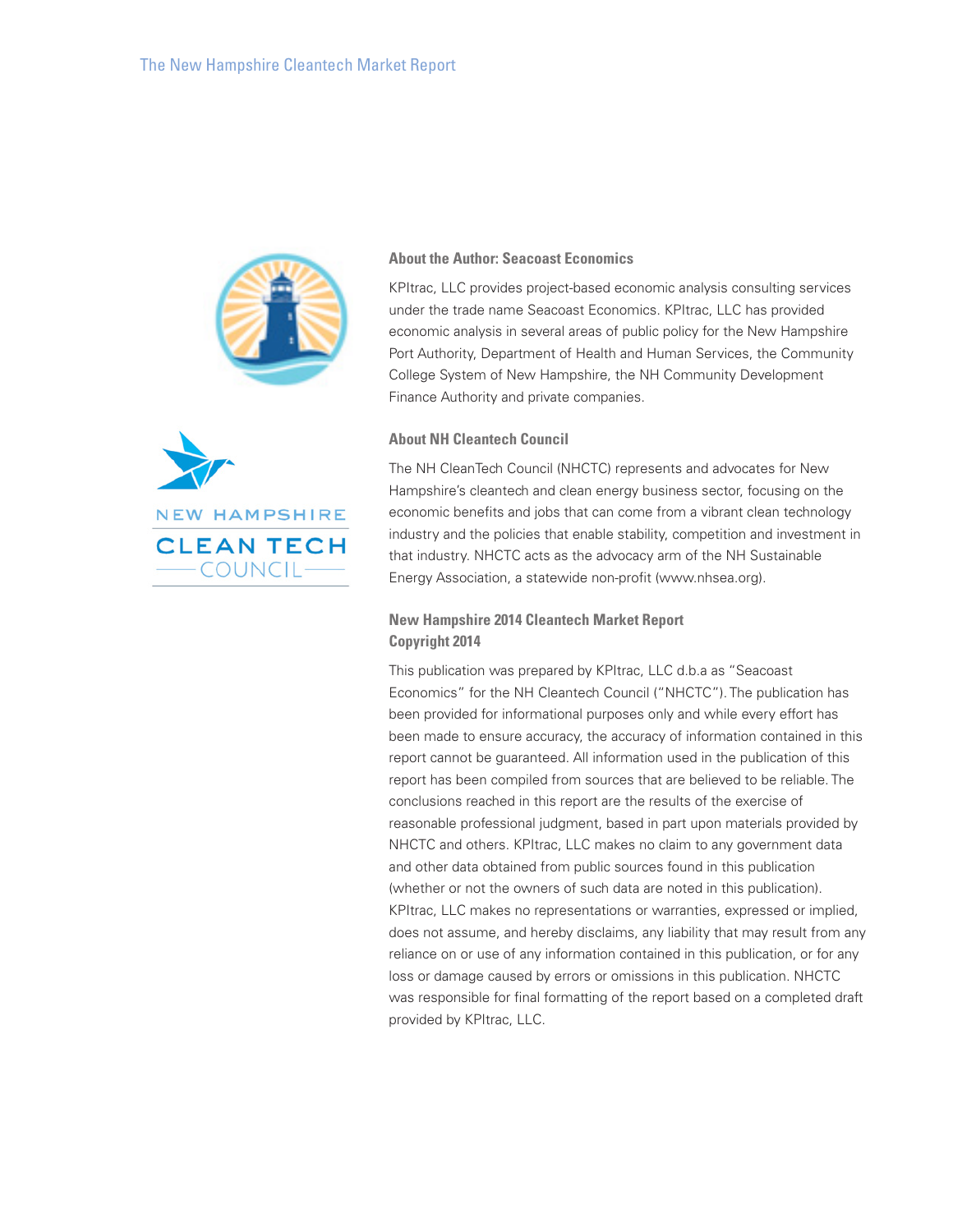## **Contents**

| Executive Summary <b>Executive</b> Summary                                                                                                                                                                                          | $\mathbf{1}$ |
|-------------------------------------------------------------------------------------------------------------------------------------------------------------------------------------------------------------------------------------|--------------|
| Overview of Cleantech                                                                                                                                                                                                               | 3            |
|                                                                                                                                                                                                                                     |              |
| $\sf{Jobs}$ . The contract of the contract of the contract of the contract of the contract of $\sf{6}$                                                                                                                              |              |
|                                                                                                                                                                                                                                     |              |
| Economic Multipliers 8                                                                                                                                                                                                              |              |
|                                                                                                                                                                                                                                     |              |
| Benchmark 1: Cleantech Leadership <b>[2016]</b> [2016] [2016] [2016] [2016] [2016] [2016] [2016] [2016] [2016] [2016] [2016] [2016] [2016] [2016] [2016] [2016] [2016] [2016] [2016] [2016] [2016] [2016] [2016] [2016] [2016] [201 |              |
|                                                                                                                                                                                                                                     |              |
| Benchmark 3: Economic Activity: Energy Expenditures <b>Election Controllers</b> 14                                                                                                                                                  |              |
| Conclusion 20                                                                                                                                                                                                                       |              |
| Appendix A: Definition & Methodology 21                                                                                                                                                                                             |              |
| Cleantech Definition <u>[21] Cleantech</u>                                                                                                                                                                                          |              |
| Location Quotients 23                                                                                                                                                                                                               |              |
| Economic Modeling 23                                                                                                                                                                                                                |              |
|                                                                                                                                                                                                                                     |              |
|                                                                                                                                                                                                                                     | 29           |
|                                                                                                                                                                                                                                     |              |
| Employment 29                                                                                                                                                                                                                       |              |
| Cleantech Line of Business <b>Exercise According to the Cleantech Line of Business</b>                                                                                                                                              |              |
| Additional Questions 30                                                                                                                                                                                                             |              |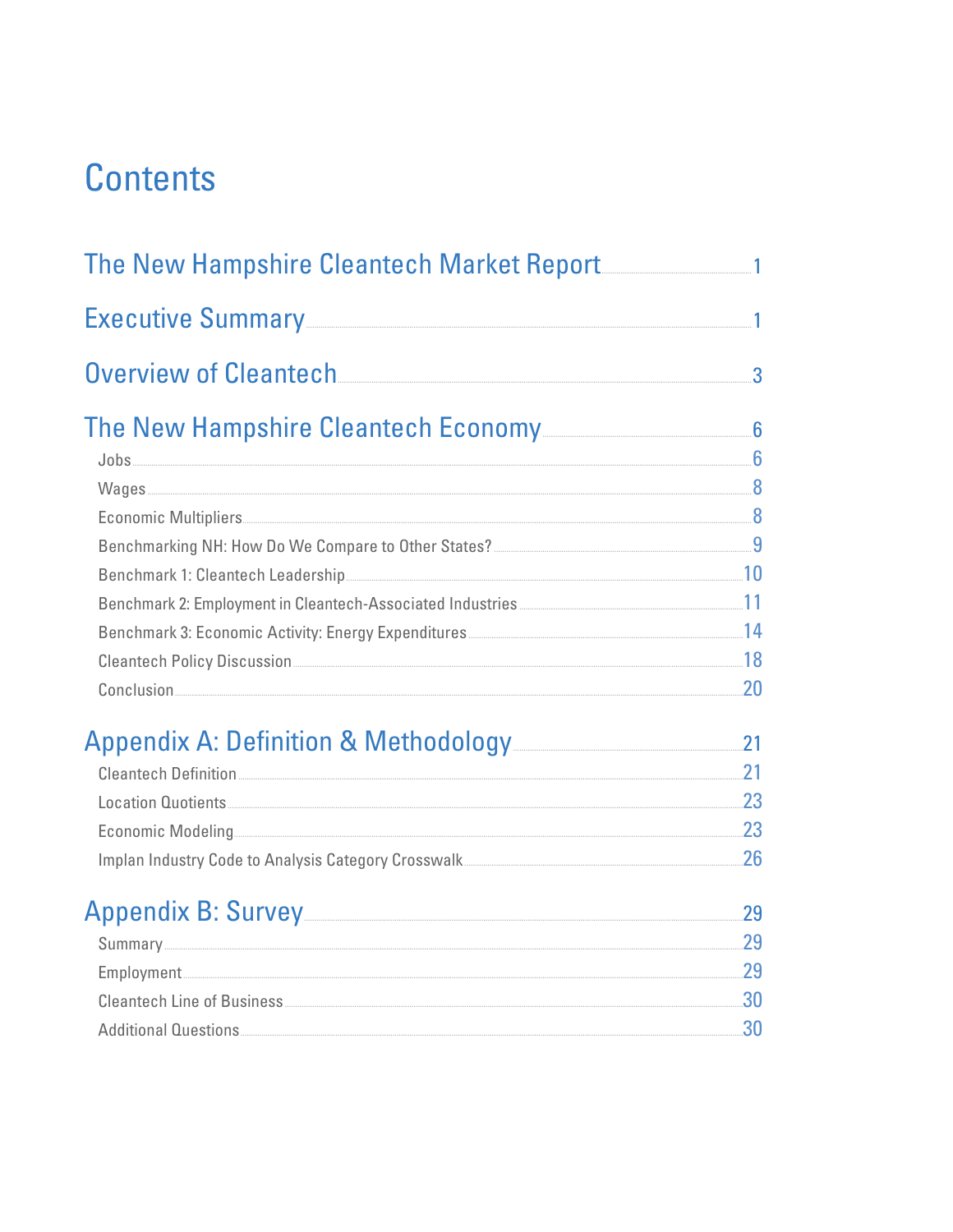## Executive Summary

A business sector that has recently emerged as a creator of high-quality, well-paid jobs and economic growth, both nationally and globally, is clean technology or "cleantech." Cleantech is a general term applied to innovative technologies, services, and products that enhance environmental performance in the energy, construction, transportation, utility, and waste industries, mostly through applications that focus on energy.

Cleantech has established itself as a major long-term economic growth opportunity and it is estimated that the sector will double from a \$2.5 trillion global business today to a \$5 trillion one by the mid- 2020s. States like New Hampshire now have a substantial opportunity to capture a bigger share of that growth and economic opportunity, if they implement policies that strategically position themselves to take advantage of innovation, market-driven policy mechanisms, and their relative industrial strengths.

Following an extensive literature review and original analysis, this report shows that:

- $\bullet$  Cleantech has a substantial and growing economic impact in the state already. New Hampshire today has at least 13,000 workers employed due to cleantech, but much more likely 15,000 to 20,000.
- $\bullet$  The average annual wage in a cleantech-associated job is likely to be about 50% higher than the state average annual wage. Policymakers interested in seeing more high-paying jobs in the state would want to focus on strengthening the cleantech sector.
- Cleantech work generates a higher amount of job and economic activity in NH than the overall NH economy, on average:
- **-** Jobs in NH, the economic multiplier of cleantech jobs is twice the multiplier of non-cleantech jobs; every job in cleantech adds an additional 1.4 jobs to the state's economy, while jobs in the remainder of the economy only add an additional 0.7 jobs.
- **-** Economic Activity every \$1 in gross state product produced by industries associated with cleantech generates an additional \$1 in gross state product in NH. All other business sectors in NH only generate \$0.70 in additional gross state product. That represents an almost 150% greater economic output multiplier for cleantech-associated industries.
- $\bullet$  Cleantech applications that create energy savings within NH also provide an additional economic benefit. When businesses and consumers save money on energy by producing and using it more efficiently, that savings has a multiplier effect within the state, as it gets re-invested in other areas of the economy. For example, an Energy Efficiency Resource Standard (EERS) in NH would add a total of 2,300 jobs and \$160 million in Gross State Product annually.
- . New Hampshire's positioning to take advantage of cleantech compares relatively favorably to most states, ranking in the top third, but it lags when compared to most of New England. For example, New Hampshire shows relative strength in innovation measures like cleantech patents per capita, but lacks key policy drivers with big economic payoffs like an energy efficiency standard. This shows that New Hampshire has room to grow, and represents a major

In 2012, the average annual wage paid by cleantech industries in NH was \$74,085.

This was approximately 50% higher than the state average annual wage of \$48,775.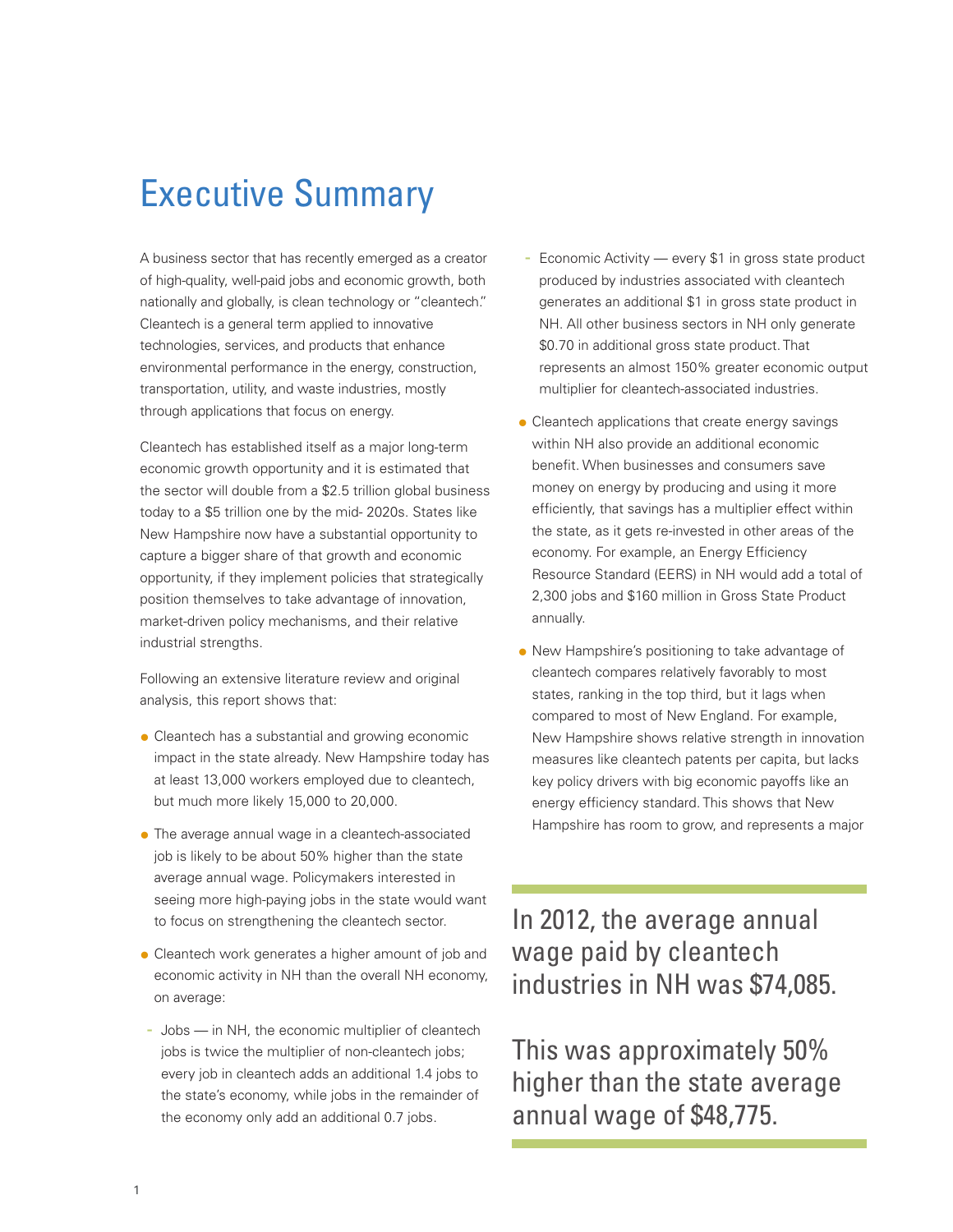

opportunity for New Hampshire to address relative weaknesses and significantly strengthen its economy and high-wage job growth.

- Electric lighting manufacturing is an area of cleantech work within our broader economy in which NH has a strong advantage. Areas with strong growth opportunities include computer programming for the smart grid and web-enabled energy management systems, architectural and engineering services, consulting, research and development, and waste management.
- New Hampshire spends 10.4 cents on energy to produce \$1 of gross state product. The U.S. as a whole spends only 9.9 cents on energy to produce \$1 of Gross Domestic Product (GDP). The economic data strongly suggest that strengthening the cleantech sector makes a state get more economic output out of their energy spending. If NH had a more robust cleantech sector, it could increase its economic activity for the same amount spent on energy.

Overall, this report finds that New Hampshire has the potential to expand its economy and employment, enhance energy security, and reduce exported energy dollars by developing policies that support the growth of the cleantech sector in the state.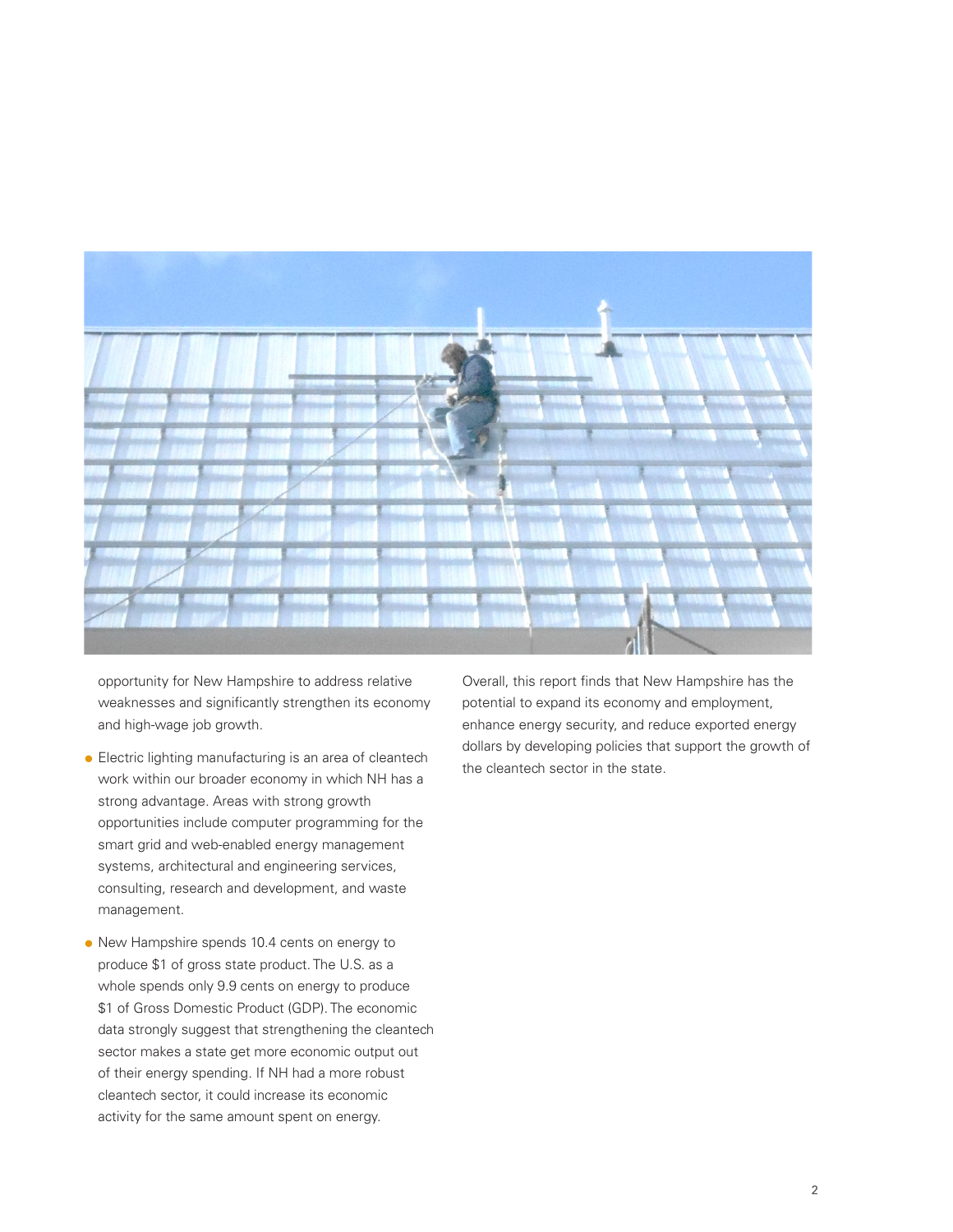## Overview of Cleantech

"Clean technology" or "cleantech" describes an area of economic activity that has emerged both globally and nationally as a dynamic source of job creation and economic growth. Cleantech is a general term applied to technology, services, and products that reduce harmful environmental impacts and/or the consumption of natural resources, usually in the production of energy, but sometimes in the efficient use of water or other materials. Cleantech activity occurs most frequently in certain business sectors — including the energy, construction, transportation, utility, and waste industries — though it is also found in other sectors such as agriculture and information technology.

#### **Figure 1: Common Areas of Cleantech**

#### **Clean Energy**

Bioenergy Solar **Wind** Geothermal Hydro & marine

#### **Energy Distribution & Efficiency**

Smart grid Energy storage Buildings Electric vehicles & transportation

#### **Waste & Pollution**

Recycling Air pollution Carbon capture and storage

#### **Water Management**

Water treatment Water use efficiency

#### **Clean Products & Services**

Chemicals & advanced materials Smart industrial production Clean web **Agriculture** Professional services

Cleantech has only been identified as a distinct economic area for about a decade, as a group of technologies reached a point of greater maturity and broader commercial application. Investment activity in the sector experienced a period of rapid growth between 2004 and 2008 and then peaked between 2009 and 2011 due to the American Recovery and Reinvestment Act. While total investment slowed somewhat as federal funding tapered, a wide range of cleantech applications have gained a firm foothold in the marketplace, and there is broad agreement that cleantech is here to stay.The data likewise indicate that cleantech has established itself as a long-term growth opportunity.<sup>123</sup> The global cleantech market is valued at about \$2.5 trillion a year, and is expected to double by the mid-2020s.<sup>4</sup>

While cleantech spans a broad range of technology and industries, the areas of greatest growth opportunity globally, nationally, and statewide include:

- 1. Energy efficiency;
- 2.Renewable energy;
- 3. Energy storage;
- 4. Smart grid and energy management software; and
- 5.Water management

This is supported by the 2013 report released by the consulting firm Cleantech Group, which named top innovators and trends in a report entitled "Global Cleantech 100." The top areas of business activity were in:

- 2 "Cleantech by Any Other Name…," Environmental Leader, June 26,2013, available online at http://www.environmentalleader.com/2013/06/26/ cleantech-by-any-other-name/
- 3 "Myths and realities of clean technologies," McKinsey & Company, April 2014, available online at http://www.mckinsey.com/insights/energy\_resources\_ materials/myths\_and\_realities\_of\_clean\_technologies
- 4 "IPCC climate report means cleantech 'an attractive proposition for any investor'," blue&green tomorrow, April 12, 2014, available online at http:// blueandgreentomorrow.com/2014/04/12/ipcc-climate-report-means-cleantech-anattractive-proposition-for-any-investor/

<sup>1</sup> "The Market Curve: The Life Cycle Of New Technology Markets," TechCrunch, April 1, 2012, available online at http://techcrunch.com/2012/04/01/ the-market-curve-the-life-cycle/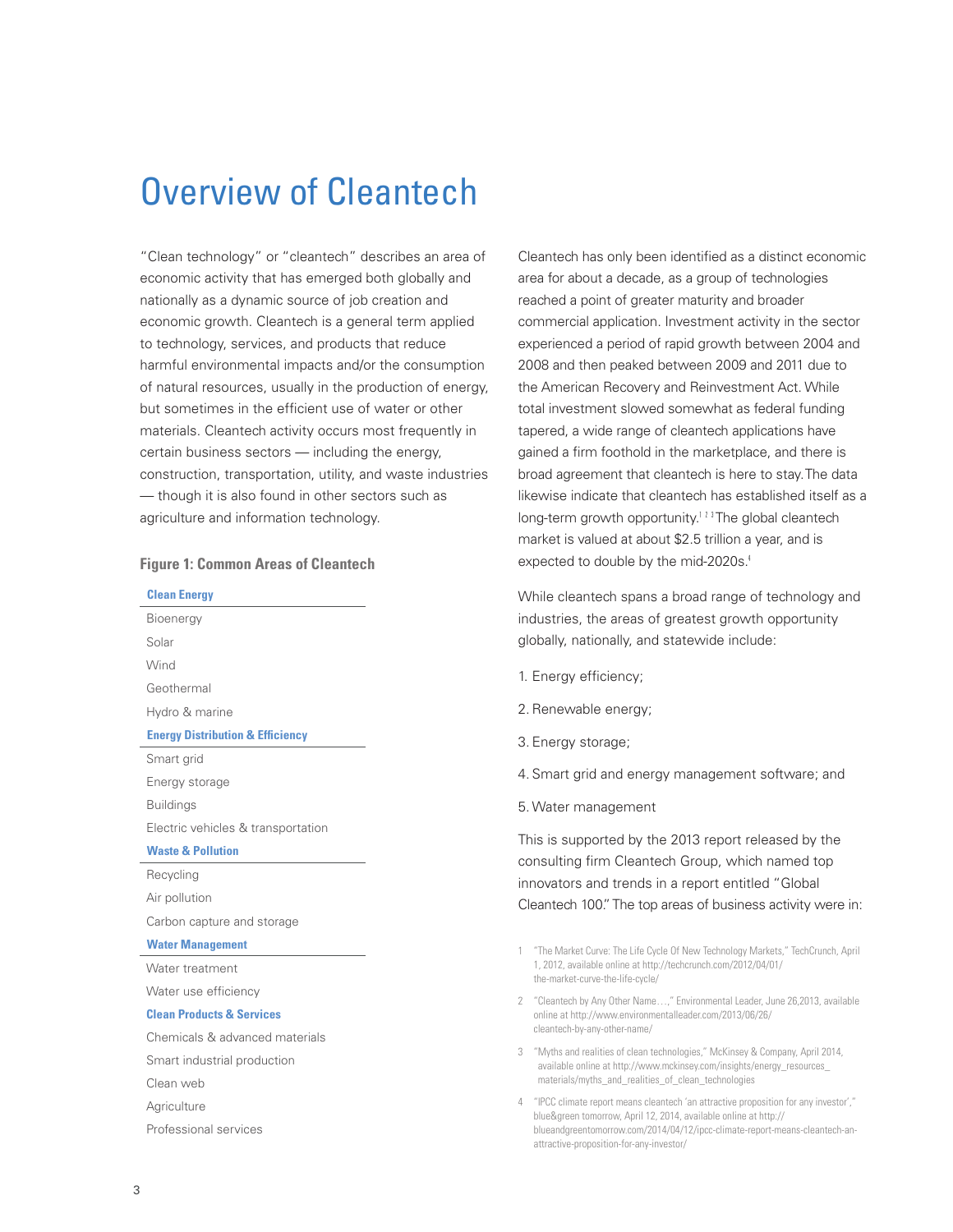1) energy efficiency, 2) water & wastewater, 3) biofuels & biochemical, 4) smart grid, and 5) energy storage.<sup>5</sup>

Similarly, in 2013, the most actively patented new cleantech technologies were in: 1) renewable energy, 2) high-performance materials, 3) energy storage, and 4) energy efficiency. Within renewable energy, solar and biofuels were the most actively-patented technologies and/or processes.<sup>8</sup> In addition, venture capitalists focused investment towards companies in the smart grid, energy storage, water, and waste management industries.

In a 2013 Ernst & Young report, authors found that between 2012 and 2013, U.S. public cleantech market capitalization grew from \$27 billion to \$37 billion — a significant 137% growth rate. The leading publiclyowned cleantech companies in the U.S. were those whose business focused on energy efficiency, solar, clean transportation, biofuels, and energy storage.<sup>7</sup>

Other overall indicators of the rapid growth and current strength in the cleantech market include:

- Over the past decade, purchases of cleantech products and services—such as renewable energy, hybrid electric vehicles, energy efficiency, and highperformance buildings—have experienced double-digit growth rates. Electric vehicle sales continue to set monthly records with sales that were ten times higher in May 2014 compared to three years ago. LED lighting installations are growing at over a 400% annual rate. <sup>8</sup>
- 5 "For a complete discussion of Cleantech group's methodology and list of companies. Available online at http://info.cleantech.com/GCT2013\_Report\_Submit.html
- 6 "CleanTech PatentEdge: 2013 Annual Report," IP Checkup, available online at http:// www.greenpatentblog.com/wp-content/uploads/2014/04/CleanTech\_ PatentEdge\_2013\_Annual\_Report.pdf\_+.pdf
- 7 "Cleantech Industry Performance: Global cleantech public pure-play (PPP) company analysis," Ernst & Young Global Limited, August 8, 2013, available online at http:// www.ey.com/Publication/vwLUAssets/EY\_Cleantech\_industry\_performance/\$FILE/ EY-Cleantech-industry-performance.pdf
- 8 "U.S. Homeowners on Clean Energy: A National Survey: 2014 Poll Results & Clean Energy Growth Trends," Solar City & CleanEdge, available online at http://www. solarcity.com/sites/default/files/reports/reports-2014-homeowner-survey-cleanenergy.pdf

## **CLEANTECH IN NEW ENGLAND**

Vermont's 2014 Clean Energy Industry Report:

- $\bullet$  15,286 people were employed by the clean energy sector.
- 4.3% of the total VT workforce is in the clean energy sector

Massachusetts' 2014 Clean Energy Industry Report found:

- Cleantech/clean energy is a \$10 billion industry, representing 2.5% of their GDP
- Clean energy jobs represent 2.4% of total MA workforce
- $\bullet$  The cleantech/clean energy sector showed 48% overall job growth over the past four years.
- SVB Financial Services in its "2014 Innovation Economy Outlook U.S." noted that the strongest performing segment of what they referred to as the "innovation economy" over the past year was cleantech. In their annual survey, SVB found that cleantech companies who beat their financial targets did so by 30%, which was the highest reported metric of any sector.<sup>9</sup>
- $\bullet$  Solar photovoltaic (PV) continues to be a cleantech area with significant growth and opportunity.The U.S. installed 1,330 megawatts (MW) of solar PV in Q1 2014, up 80% over Q1 2013 and accounting for threequarters of all new electric generating capacity in the US. PV installations were forecasted to reach 6.6 gigawatts (GW) in 2014—nearly double the market size in 2012.<sup>10</sup>
- 9 "Innovation Economy Outlook, U.S.: 2014 Report," Silicon Valley Bank, 2014, available online at http://www.svb.com/pdfs/ieo/svb\_ieo\_us\_report\_2014.pdf10"
- 10 "Solar Market Insight Report 2014 Q1," Solar Energy Industries Association, 2014, available online at http://www.seia.org/research-resources/ solar-market-insight-report-2014-q1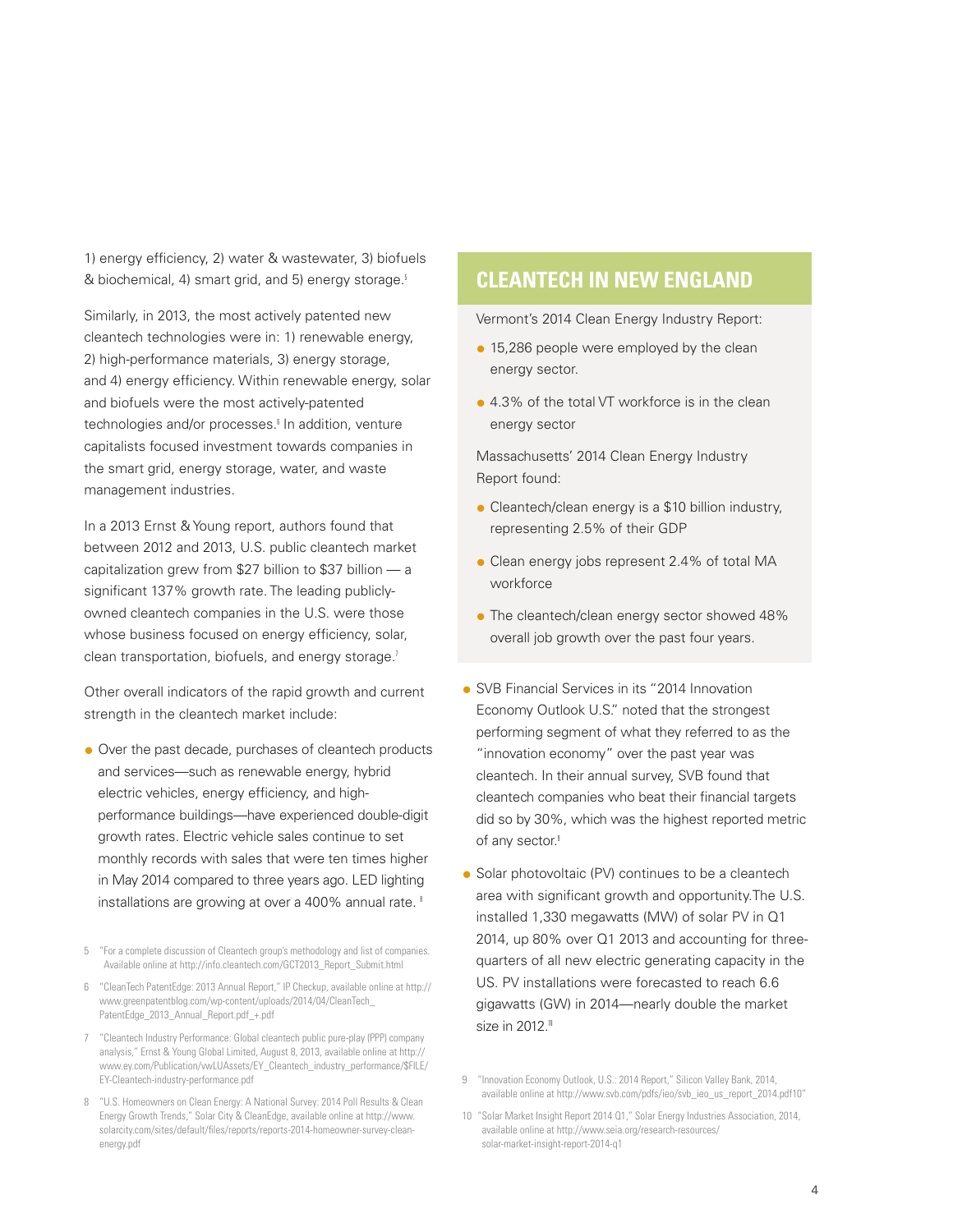## **CLEANTECH IN NH:**

Examples of innovative cleantech business in NH include SustainX located in Seabrook and Fiber-Next located in Concord. SustainX is a provider of grid-scale energy storage solutions for supporting a cleaner and more efficient electric grid, which increasingly includes intermittent renewable energy generation technologies. FiberNext is a fiber optic networking company that has recently begun to apply their products and services to interconnect and better enable communications systems for wind and solar facilities in NH and across the U.S.



Software development is also a major part of cleantech, also called cleanweb or softgrid. This includes NH companies such as GE Meters in Somersworth, which develops embedded software for the smart electrical meters that GE manufactures. Other major nation-wide companies like Opower, Enernoc, and Silver Spring Networks are examples of companies developing web-based energy management systems that leverage technology to manage big data and intelligent energy infrastructure networking.

The number of U.S. solar jobs grew almost 20% from 2012 to 2013 to a total of 142,700 workers. In 2014, 45% of solar-based firms expect to add new jobs.<sup>11</sup>

 $\bullet$  In the 5th annual survey of the Finnish cleantech industry (Finland is regarded as having a strong cleantech economy, and its economy shares similarities the Granite State's, including a highly educated workforce and location in a high cost region), the results found that cleantech in Finland continued to grow in 2013 despite a challenging economy. Nine out of every ten companies expect to increase jobs within their cleantech business areas over the next five years. Additionally, two out of every three companies indicated they will make further investments into cleantech.<sup>12</sup>

- 11 "National Solar Jobs Census 2013," The Solar Foundation, January 2014, available online at http://www.thesolarfoundation.org/sites/thesolarfoundation.org/files/ TSF%20Solar%20Jobs%20Census%202013.pdf
- 12 "Cleantech industry in Finland 2014: Cleantech Finland's annual cleantech survey ," Cleantech Finland, 2014, available online at http://www.cleantechfinland.com/ content/cleantech-industry-finland-2014-cleantech-finlands-annual-cleantechsurvey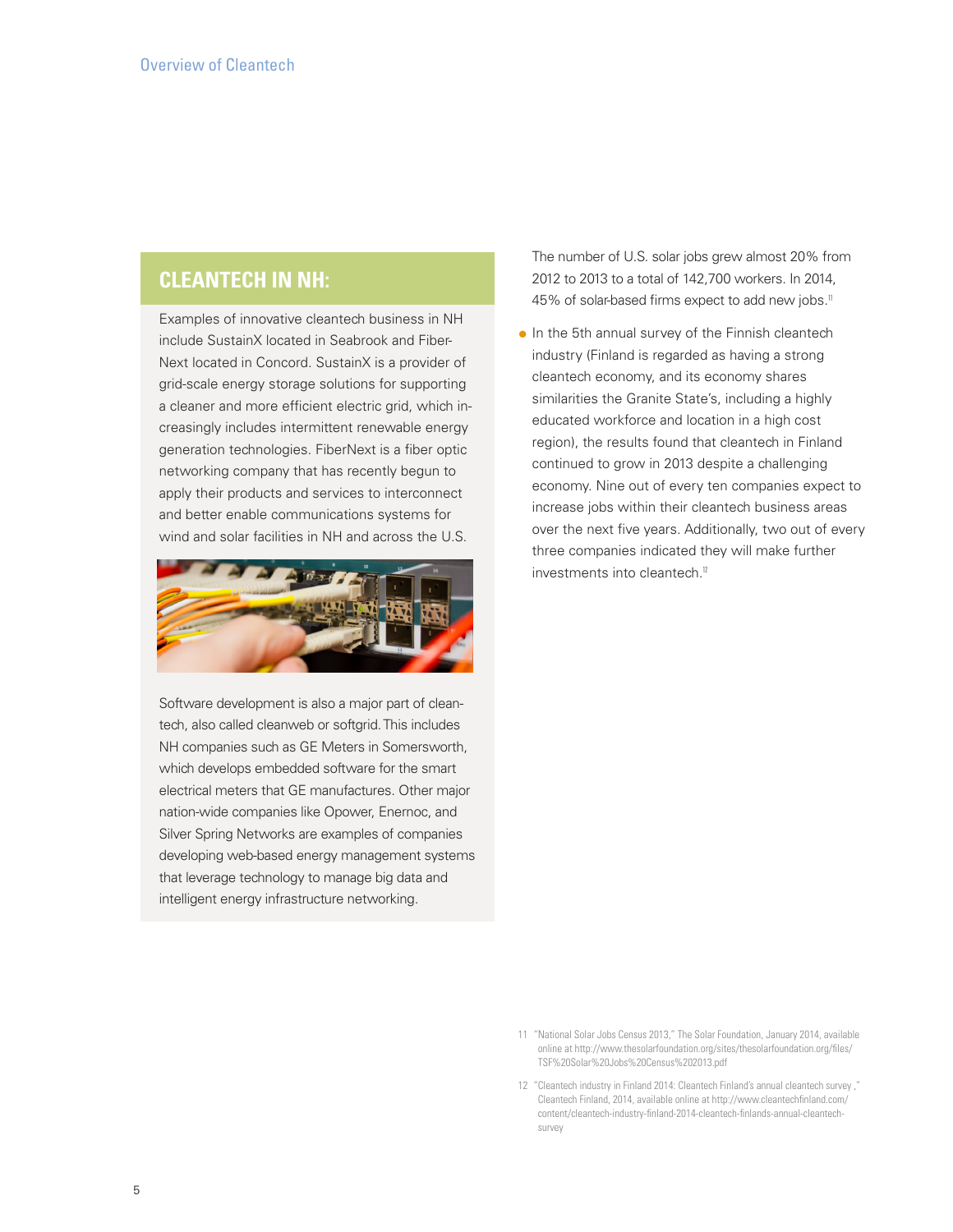## The New Hampshire Cleantech Economy

#### **Jobs**

The New Hampshire cleantech economy is a diverse and growing piece of the state's overall employment profile. The most significant study of cleantech employment in the state in recent years was conducted by the highly-regarded Washington, DC research institute The Brookings Institution in 2010. It counted 12,886 workers employed in the NH "clean economy," up from 8,971 jobs in 2003, reflecting an overall growth rate of 44% and an annual growth rate of 5.4%.<sup>13</sup> This was an especially significant sector performance considering that in contrast, total NH private employment declined by 1.3% from 520,500 to 513,500 between 2003 and 2010.<sup>14</sup>

While there has been no further in-depth study in the economic literature in the last five years that directly reproduces that estimate in New Hampshire, other state studies present strong confirmation that the Brookings figure was likely on the mark. New Hampshire's neighbor Vermont, which shares many of the same economic characteristics and has an overlapping employment pool, conducted a detailed survey of more than 1,450 businesses to determine their cleantech jobs figure, which they pegged at 15,286 in 2014. The Bureau of Labor Statistics (BLS) within the U.S. Department of Labor also conducted a nationwide survey of 120,000 businesses for their measurement of "Green Goods and Services" (GGS) employment and found 14,011 New Hampshire jobs in this category (2.3% of total employment) in 2010, 12,309 of them in the private sector. In 2011, the same survey found 16,244 such jobs (2.7% of total employment), representing 15.9% annual growth, and with almost all of the growth in the private sector

representing 15.9% annual growth, and with almost all of the growth in the private sector.<sup>15</sup>

While the GGS survey data is somewhat limited as a way to characterize strictly cleantech employment there is a substantial overlap between the two definitions, with some areas of cleantech not captured within GGS and vice versa — it does provide an added degree of confirmation that the Brookings estimate was a reasonable figure.

More importantly, however, by providing multi-year data of a similar set of employers and industries, it gives an indication of the kind of growth that the sector has been experiencing in recent years and a pathway to estimating where things stand today.

As noted above, the Brookings study found an average annual growth rate for cleantech employment in New Hampshire of 5.4% over the previous 8 years. The BLS survey found a much higher GGS growth rate between 2010 and 2011 of 16%, mostly in the private sector. Employment in New Hampshire's solar industry grew 68% between 2012 and 2013.<sup>8</sup> And New Hampshire's neighbor Massachusetts experienced a robust annual growth rate over the last four years, with 48% higher employment in the clean energy sector between 2010 and 2014. We can also look at these data in terms of the proportion of jobs that can be ascribed to cleantech. The Brookings study found the figure to be 2.0% in 2010. The NH GGS figure in 2010 was 2.4% and in 2011 had growth to 2.7%. For Vermont in 2014 that proportion was 4.3%. In Massachusetts it was 2.4%.

In considering all of these trends and estimating where New Hampshire cleantech employment stands today, it is clear that the Brookings figure almost certainly

<sup>13</sup> "Sizing the Green Economy: A National and Regional Green Jobs Assessment." The Brookings Institution, 2011, available online at http://www.brookings.edu/research/ reports/2011/07/13-clean-economy.

<sup>14</sup> Based on data obtained from the U.S. Bureau of Labor Statistics Quarterly Census of Employment & Wages

<sup>15</sup> http://www.bls.gov/news.release/ggqcew.t04.htm. The GGS survey was discontinued after 2011 due to budget cuts under sequestration.

<sup>16</sup> "State Solar Jobs 2013," The Solar Foundation, November 2013, available online at http://thesolarfoundation.org/solarstates/new-hampshire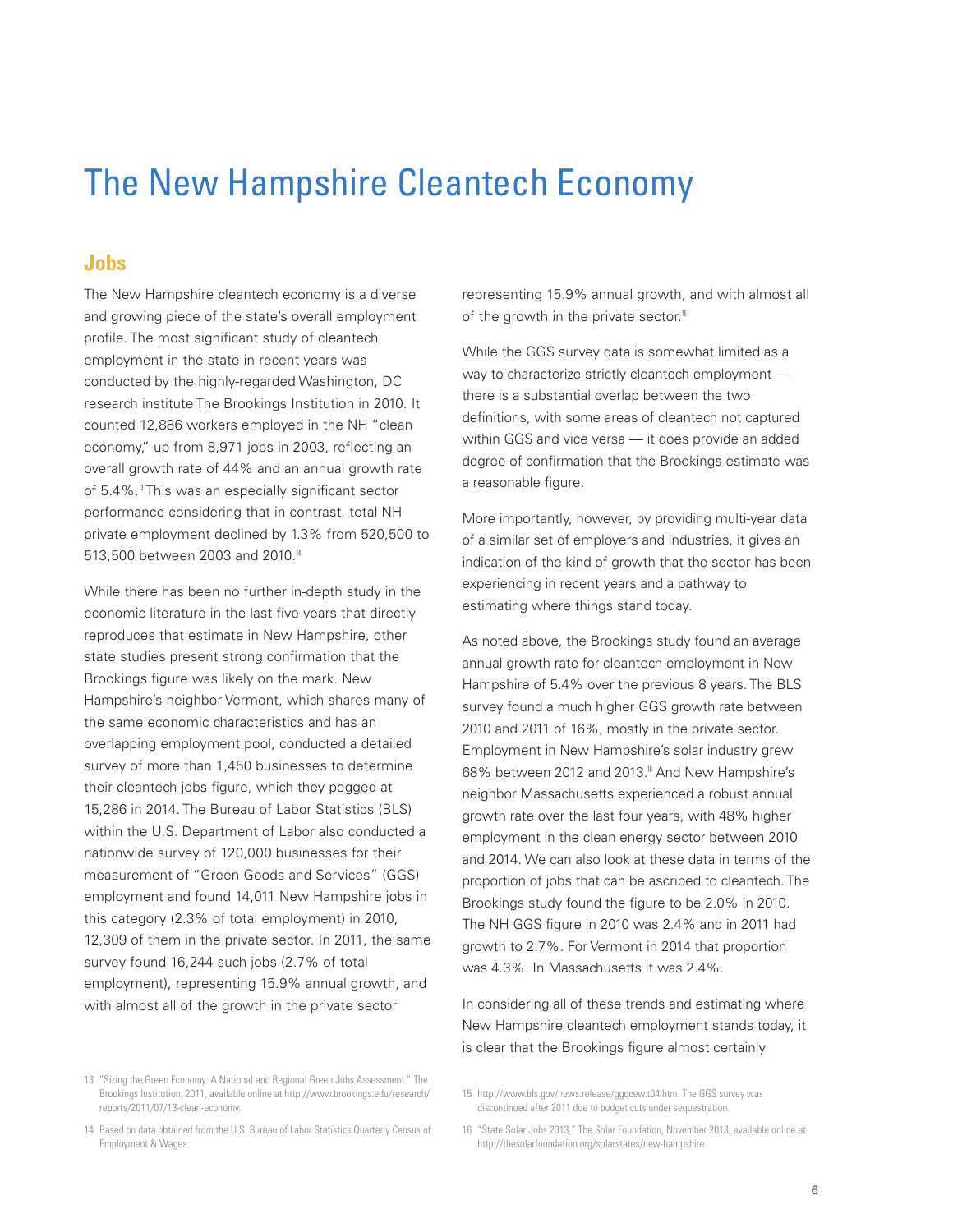represents a very conservative lower bound. If one were to ignore the robust 5.4% annual employment growth rate in the state from 2003 to 2010 and the ongoing strong growth both in surrounding states and nationally since 2010, and said merely that cleantech accounts for the same proportion of total employment today that Brookings found in 2010, then one would extrapolate 13,058 cleantech-driven jobs out of New Hampshire's 652,900 total employment as of the end of 2014.<sup>17</sup>

However, if one assumes that the 2003-2010 Brookings growth rate continued on more or less the same pace, today New Hampshire would have 15,920 cleantech jobs. At Massachusetts' growth rate over the last four years, NH cleantech employment would be 20,300, and if one assumed that the GGS growth rate in the state from 2010 to 2011 continued and applied broadly to cleantech, the figure would be over 23,000. Especially given the national trends of investment and job growth, but also the recent historical growth patterns within New Hampshire and the regional growth rates in states that border NH and share major economic overlap, the most likely job growth rate in the last four years is at or even significantly above the state's rate from 2003 to 2010.

In short, it is likely that the lowest end of the range of New Hampshire cleantech employment is 13,000, with higher figures between 16,000 and 20,000 being a reasonable estimate.

What is the upper end of the range? For many jobs, it is difficult to assess what proportion of the job is created by cleantech. For an employee whose full-time position is installing residential rooftop solar units, the answer is 100%. But for an employee of FiberNext whose work was previously limited to telecommunications applications but now is increasingly spending her time on interconnecting wind energy installations, the answer is complicated and evolving. Or if a utility is deriving more of its annual revenue from energy

efficiency installation, the employees directly responsible for those efficiency programs clearly owe their positions to cleantech, but to a certain degree, the rest of its workforce also benefits from—and owes some proportion of the credit for their job—to the business income that cleantech provides.

What this report can say with assurance is that cleantech applications are driving a growing proportion of revenue and business activity in a number of sectors, and are increasingly responsible for creating new jobs and retaining existing jobs. The business sectors in which most cleantech activity occurs nationally are shown below in Figure 2—this represents the total employment that would be driven by cleantech today if 100% of the jobs relied on cleantech revenue for their existence. While in 2015 cleantech is clearly not driving the bulk of revenue for some businesses in these sectors, it is safe to say that for many of them, cleantech is pervading more and more of their operations and driving more of their growth. In the coming year, the proportion of the 65,000+ total jobs in New Hampshire in these sectors derived from cleantech will continue to grow.

17 http://www.nhes.nh.gov/elmi/statistics/ces-data.htm.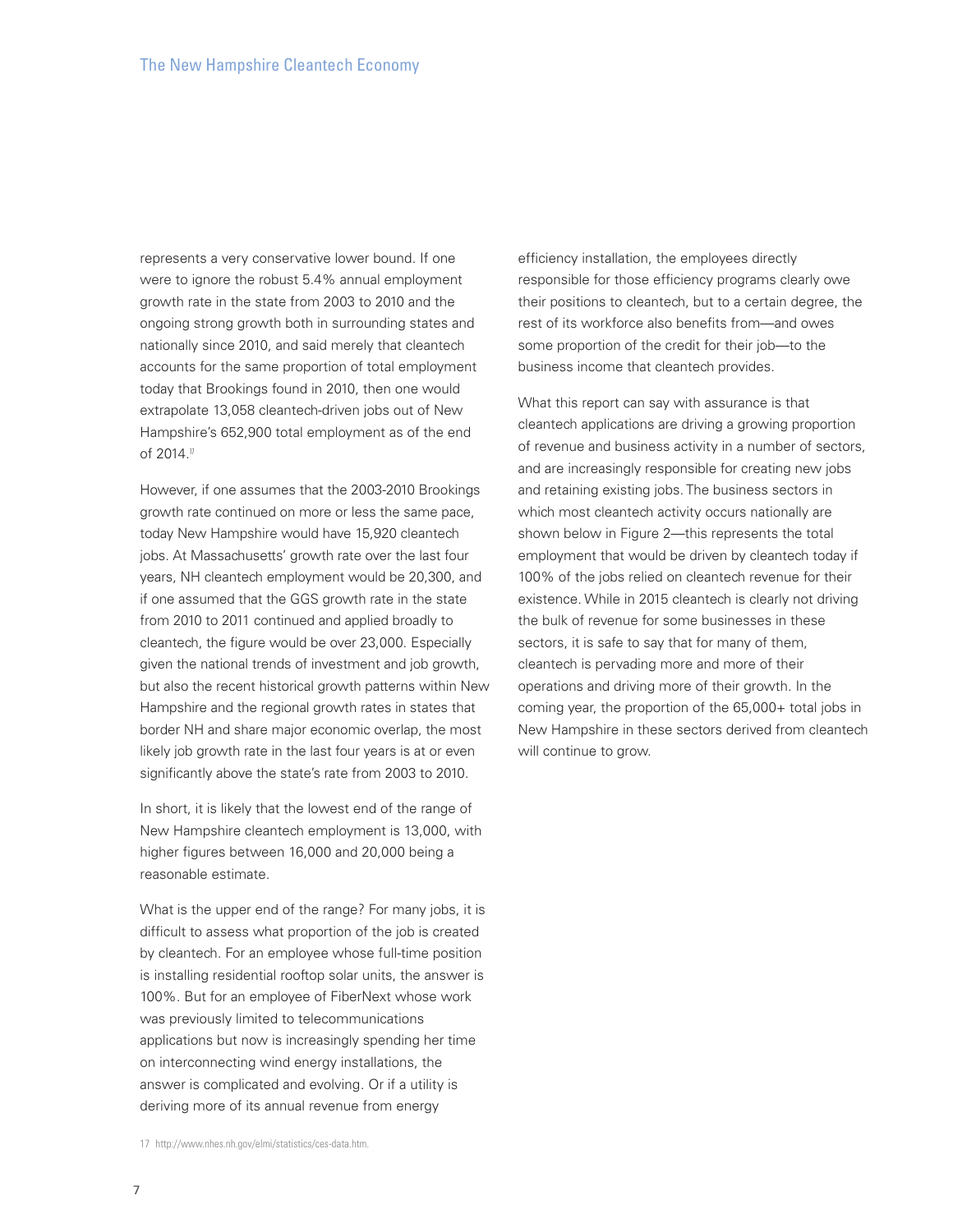

#### **Figure 2: NH Employment in Business Sectors Associated with Cleantech**

### **Wages**

It is also important to note the industries among which cleantech jobs are distributed, because the analysis conducted for this report found that jobs in New Hampshire industries associated with cleantech tend to pay relatively well.<sup>18</sup> In 2012, the average annual wage from businesses associated with cleantech was \$74,085. This figure is nearly 50% higher than the state's private sector average annual wage of \$48,775.

**Table 1: NH Annual wages in 2012**

| <b>Industry</b>                      | <b>Average Annual Wage</b> |
|--------------------------------------|----------------------------|
| Industries associated with cleantech | \$74.085                   |
| Total NH economy                     | \$48,775                   |

*Source: Seacoast Economics, U.S Bureau of Labor Statistics* 

This is not to say that every job in construction or utilities is associated with cleantech. Rather, the point is that cleantech jobs fall in high-wage activities and industries, and all things being equal, the growth of cleantech will mean more hiring at high pay scales. To put it another way, if policymakers are interested in the growth of high paying jobs in the state, they will want to see the continued growth of cleantech.

### **Economic Multipliers**

The impacts of cleantech businesses ripple throughout the NH economy. Cleantech work generates a higher amount of job and economic activity in NH than other jobs in the overall NH economy do. In NH, every job in industries associated with cleantech adds an additional 1.4 jobs to the NH economy, compared to the remainder of the NH economy (a non-cleantech job), which adds an additional 0.7 jobs to the NH economy.

18 Review Appendix A for additional discussion of the methodology and rationale for identifying industries commonly associated with cleantech lines of business.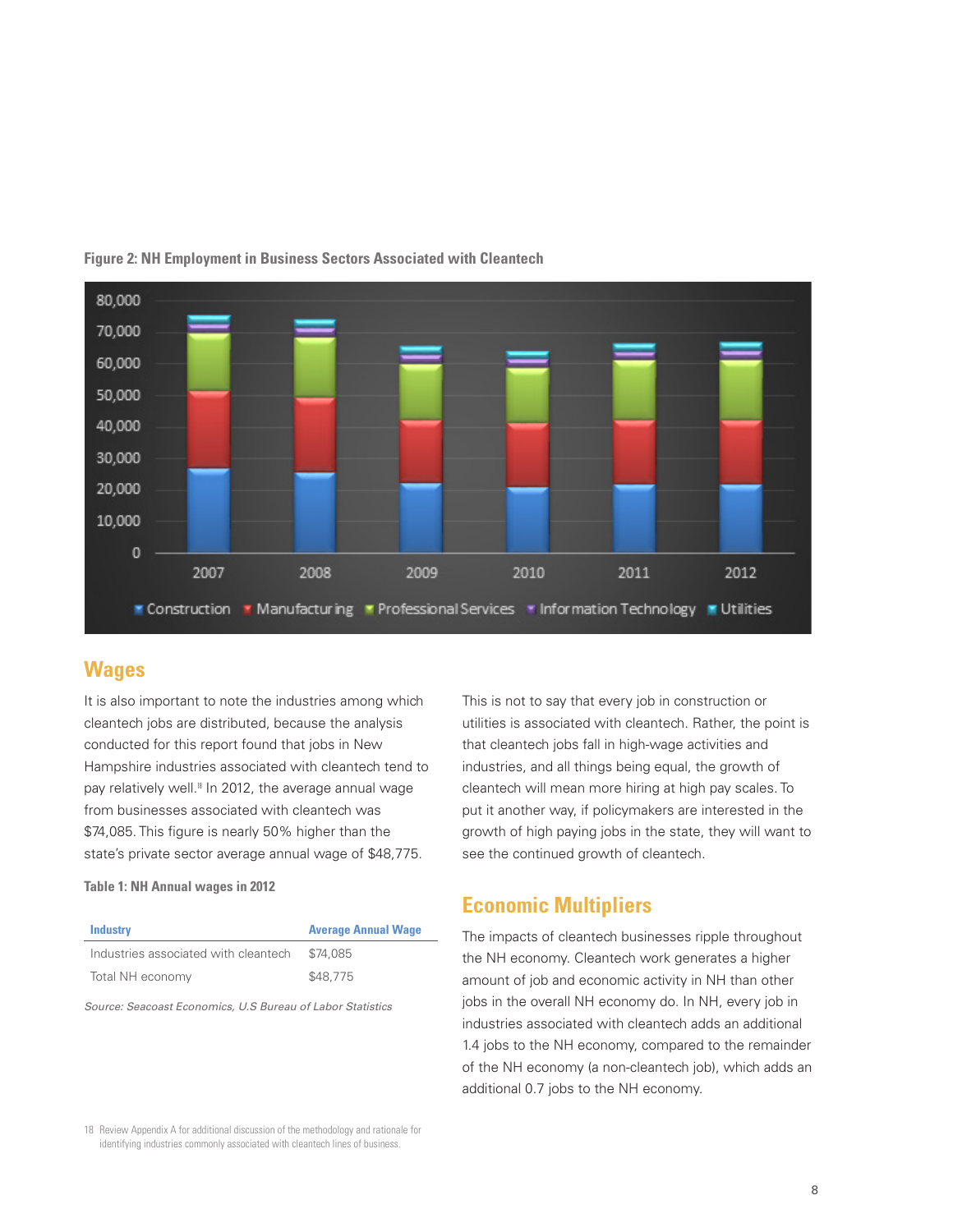#### **Table 2: The Cleantech Multiplier Effect**

| <b>Industries</b>                    |    | <b>Employment Multiplier per Direct Job (Jobs) Gross State Product Multiplier per \$1 of Direct GSP</b> |
|--------------------------------------|----|---------------------------------------------------------------------------------------------------------|
| Industries associated with cleantech |    | \$1.00                                                                                                  |
| Remainder of the NH economy          | 07 | \$0.70                                                                                                  |

*Source: Seacoast Economics*

Gross State Product (GSP) is a measure of the economic value added by business activities carried out within the state. Every \$1 in gross state product produced by industries associated with cleantech generates an additional \$1 in gross state product in NH. This is very robust compared to all other business sectors in NH that only generate \$0.70 in additional gross state product. That represents an almost 150% greater economic output for cleantech-associated industries. Again, this is not to say that all work in these industries involves cleantech, but rather the converse, since most cleantech business falls into these highly economically productive industries, it is clear that growth in cleantech produces greater economic gains for the state than growth in other industries. Appendix A discusses these economic "ripple" or multiplier effects in greater detail.

Cleantech work that involves energy savings from projects located within NH also provides an additional economic benefit on top of the increased employment and work activity at cleantech companies. When businesses and consumers save money on energy because the production and use of energy is accomplished more efficiently, that savings has a multiplier effect within the state as well, as it gets re-invested in other areas of the economy. While this report did not consider the potential economic multiplier effect from these energy savings, other studies have explored the impact of net energy savings or avoided costs related to cleantech investment and have determined that there is a significant net positive economic impact. A 2013 study performed by the Vermont Energy Investment Corporation—which did include energy savings—found that an Energy Efficiency Resource Standard (EERS) in NH would add a total of

2,300 jobs and \$160 million in Gross State Product annually by creating savings in energy that would flow through elsewhere in the economy. The cost savings to NH citizens and businesses was estimated to be \$2.9 billion over a 15 year period.<sup>19</sup>

In sum, in terms of broad economic impact, the range of cleantech employment in the state estimated above is only the tip of the iceberg. Cleantech jobs create other jobs in the economy at twice the rate of other sectors, cleantech industry spending has almost 150% of the impact of other sectors in terms of economic output, and cleantech-driven energy savings have potentially huge impacts for other employers and consumers.

### **Benchmarking NH: How Do We Compare to Other States?**

In order to determine how New Hampshire has been performing in cleantech relative to other states and the nation and to consider ways in which NH could strengthen its performance, NH was benchmarked in three ways: 1) cleantech leadership, 2) employment in industries commonly associated with cleantech, and 3) the ratio of total in-state energy expenditures to economic value added within the state.

This third metric is especially significant because it shows how efficiently a state is using its energy spending. Why is this important? Energy is not like other goods and services. It is not an end product that is consumed for its own sake: rather, it is an intermediate

<sup>19</sup> "Increasing Energy Efficiency in New Hampshire: Realizing Our Potential," Vermont Energy Investment Corporation, November 15, 2013, available online at http:// www.nh.gov/oep/resource-library/energy/documents/nh\_eers\_study2013-11-13. pdf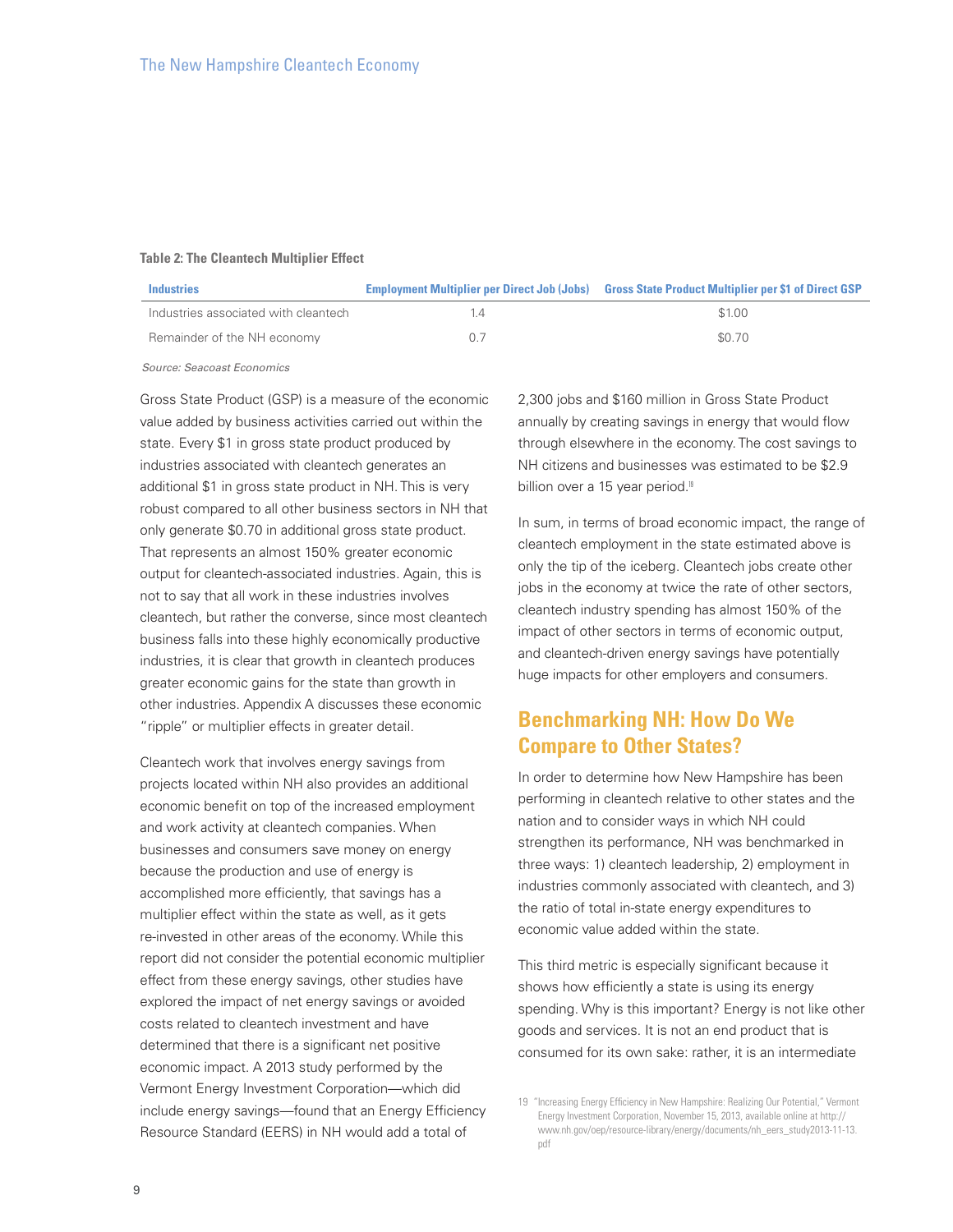product that is created in order to achieve another end product, like heat in a home, light in a business, miles traveled in a vehicle, or work performed by a machine. If you spend a lot on energy to get the same amount of output in terms of work performed, your state is relatively inefficient and is wasting money that would otherwise go to boosting the economy elsewhere (as discussed above). It is like putting gas in a car. If the price at the pump goes up and you spend more to fill up, you aren't getting to travel any further, you are simply spending more money. If gas prices go down, you can drive more miles for the same expenditure. Cleantech can have an effect like making prices at the pump go down: it can make a state's energy spending more efficient, so the state sees more economic activity while spending less on energy.

#### **Benchmark 1: Cleantech Leadership**

CleanEdge, Inc. is a cleantech consulting agency that produces the U.S. Clean Tech Leadership Index. This index is produced annually and provides cleantech leadership scores for each state based on approximately 70 different indicators.<sup>®</sup> The report weighs a state's positioning in terms of deployment and utilization of clean technology, implementation of well-designed cleantech policy, and leveraging of capital toward cleantech both in terms of financing and human capital. While not a perfect tool, the Index gives a broad representation of how well a state is taking advantage of and driving the economic benefits of cleantech.

In 2014, the national average score was 40. California was ranked first with a score of 94 and the lowest ranked state was Mississippi with a score of 7.5. NH ranked 16th (dropping from 14th in 2013) with a score of 48; this was approximately 20% higher than the national average score but approximately 40% lower than the average score of the top 5 ranked cleantech states at 74. In New England states, the average score was 55.

Overall, the report indicates that NH, and New England overall, do slightly better than other US states in terms of leveraging cleantech efforts and policies. However, only Maine scored lower than NH in New England, indicating that there is still opportunity for the state to intensify its focus on advancing cleantech and deriving greater economic benefit.

The report gives some indications about where specifically New Hampshire policymakers should look in order to better position our state in cleantech. In the technology area, which is measured in terms of clean electricity, clean transportation, and energy intelligence and green building, New Hampshire's rank drops to 23rd in the nation, indicating that in-state deployment of renewable generation, clean vehicles, and energy efficiency is a near-term area that could be strengthened. In the capital area, New Hampshire ranked 18th, held back somewhat by a relative lack of access to venture capital, but boosted by growing intellectual capital, highlighted by an 8th overall position in cleantech patents per capita. This indicates a burgeoning strength in innovation that could potentially be leveraged into more (and more profitable) cleantech businesses.

In the policy area, New Hampshire's ranking of 14th matched its overall state ranking. CleanEdge indicated that the state's position was greatly bolstered by having a relatively well-designed Renewable Portfolio Standard (RPS), its participation in the Regional Greenhouse Gas Initiative (RGGI), and its new group net metering law. The areas that did not score highly — and which therefore represent opportunities for the state to fashion policies that would augment cleantech and boost economic returns — included lacking an energy efficiency standard, having few mechanisms to incentivize the use of advanced fuel vehicles, and having no financial instruments like renewable energy bonds or a green bank that help provide investment capital.

<sup>20</sup> See the study for a more detailed description of how the ranking is calculated. "2014 U.S. Clean Tech Leadership Index, " Clean Edge, July 2014, Available online at http://cleanedge.com/indexes/u.s.-clean-tech-leadership-index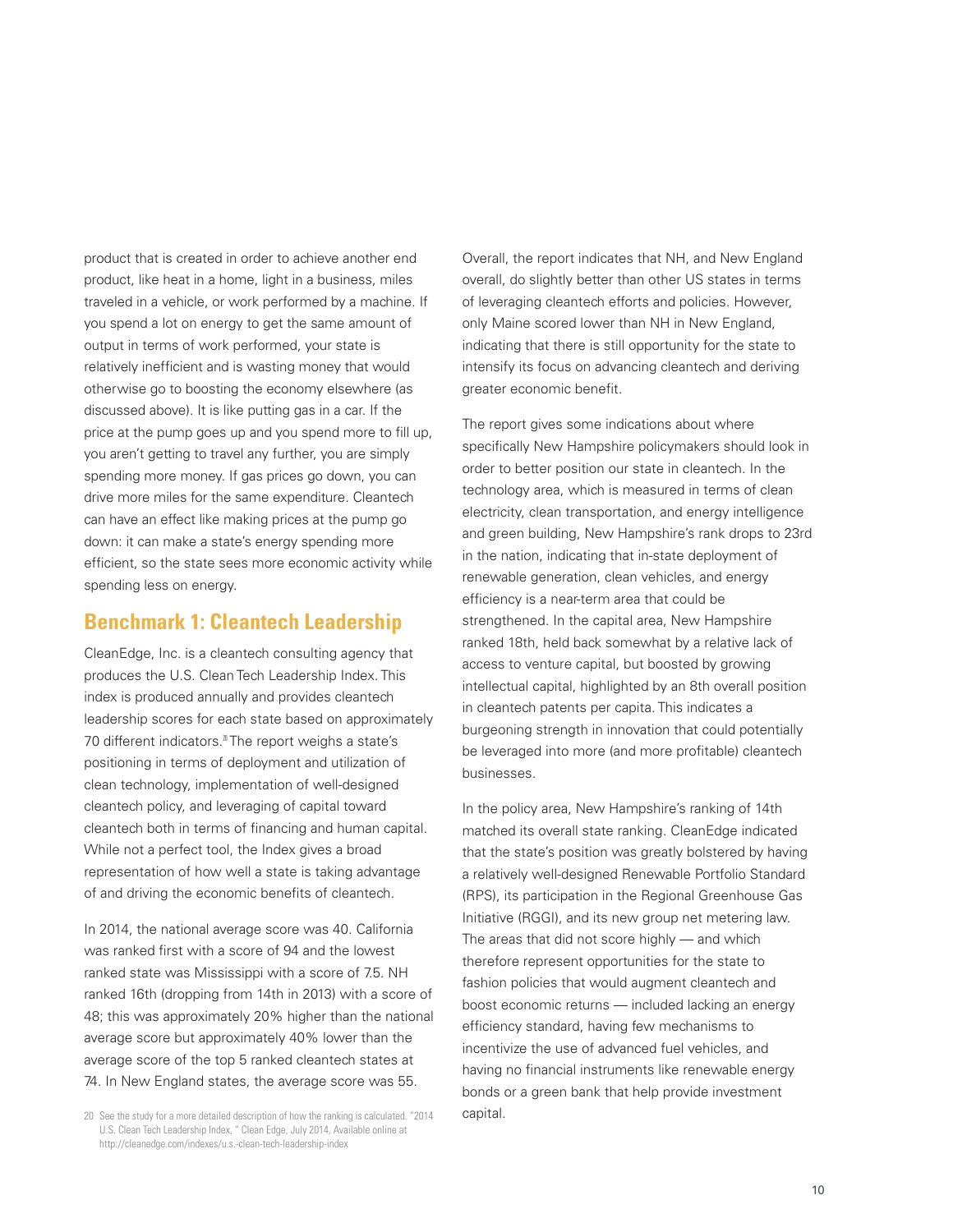| <b>Rank</b>    | <b>State</b>         | <b>Score</b> |
|----------------|----------------------|--------------|
| 1              | California           | 93.7         |
| $\overline{2}$ | Massachusetts        | 79.4         |
| 3              | Oregon               | 67           |
| 4              | Colorado             | 66.8         |
| 5              | New York             | 64.8         |
| 6              | New Mexico           | 61.9         |
| 7              | Washington           | 61.6         |
| 8              | Illinois             | 61.5         |
| 9              | Vermont              | 58.6         |
| 10             | Connecticut          | 57.3         |
| 13             | Rhode Island         | 51.1         |
| 16             | <b>New Hampshire</b> | 47.9         |
| 29             | Maine                | 36.3         |
|                | <b>U.S. Average</b>  | 39.8         |

#### **Table 3: Partial List of US Clean Tech Leadership Index 2014**

*Source: CleanEdge, Inc.*

## **Benchmark 2: Employment in Cleantech-Associated Industries**

In this analysis, the North American Industry Classification System (NAICS) was used to identify industries commonly associated with cleantech, in order to provide another tool to suggest areas where New Hampshire is relatively weak, strong, and poised for growth. An employment concentration, also known as a Location Quotient, was then calculated for each cleantech-associated industry. Location Quotients (LQs) are a commonly used economic metric to estimate the strength of an industry within a region. It is the percentage of industry employment for a specific region (county, state) compared to the overall nation. A value of 1.0 indicates that the designated region has the same level of specialization as the nation in that industry, while a value greater than 1.0 indicates the region has a specialization or strength in that industry and a value less than 1.0 indicates that the region has a lack of specialization or weakness in that industry. Please refer to Appendix A for additional discussion of LQs.

Using LQs to compare the NH concentration of employment in industries commonly associated with cleantech with other states suggests some areas of current strength. These are industry areas where NH businesses are likely already garnering economic benefits for the state through exporting cleantech products and services, or where their baseline strength in that sub-industry shows that they would be well positioned to compete in cleantech applications if they are not already doing so.

For example, NH has significantly higher than the national average employment concentrations in software development and electronic component manufacturing. Particularly, in 2012, NH had a LQ of 6.0 for NAICS code 3351 (electric lighting equipment manufacturing). This was the highest LQ when compared to the other states evaluated and suggests that electric lighting manufacturing is an area of cleantech work within our broader innovation economy in which NH has a strong advantage. Light emitting diode (LED) lighting and other energy efficient lighting are examples of manufactured cleantech products.

The LQ comparison also suggests areas of opportunity for New Hampshire. In comparing NH with the top five ranked states in the U.S. Cleantech Leadership Index or with other states in New England, there are several areas where the state is currently relatively weak for reasons that are unclear. By evaluating why these areas are underperforming, policymakers may be able to fashion better incentives or remove regulatory obstacles that are inhibiting innovation and growth. The cleantech leadership benchmark analysis above gives a helpful starting point for looking at areas of policy, technology, and capital where New Hampshire could better position itself to grow these subsectors. Table 4 lists industries that are often associated with cleantech where NH has particular strengths or potential opportunities for further growth.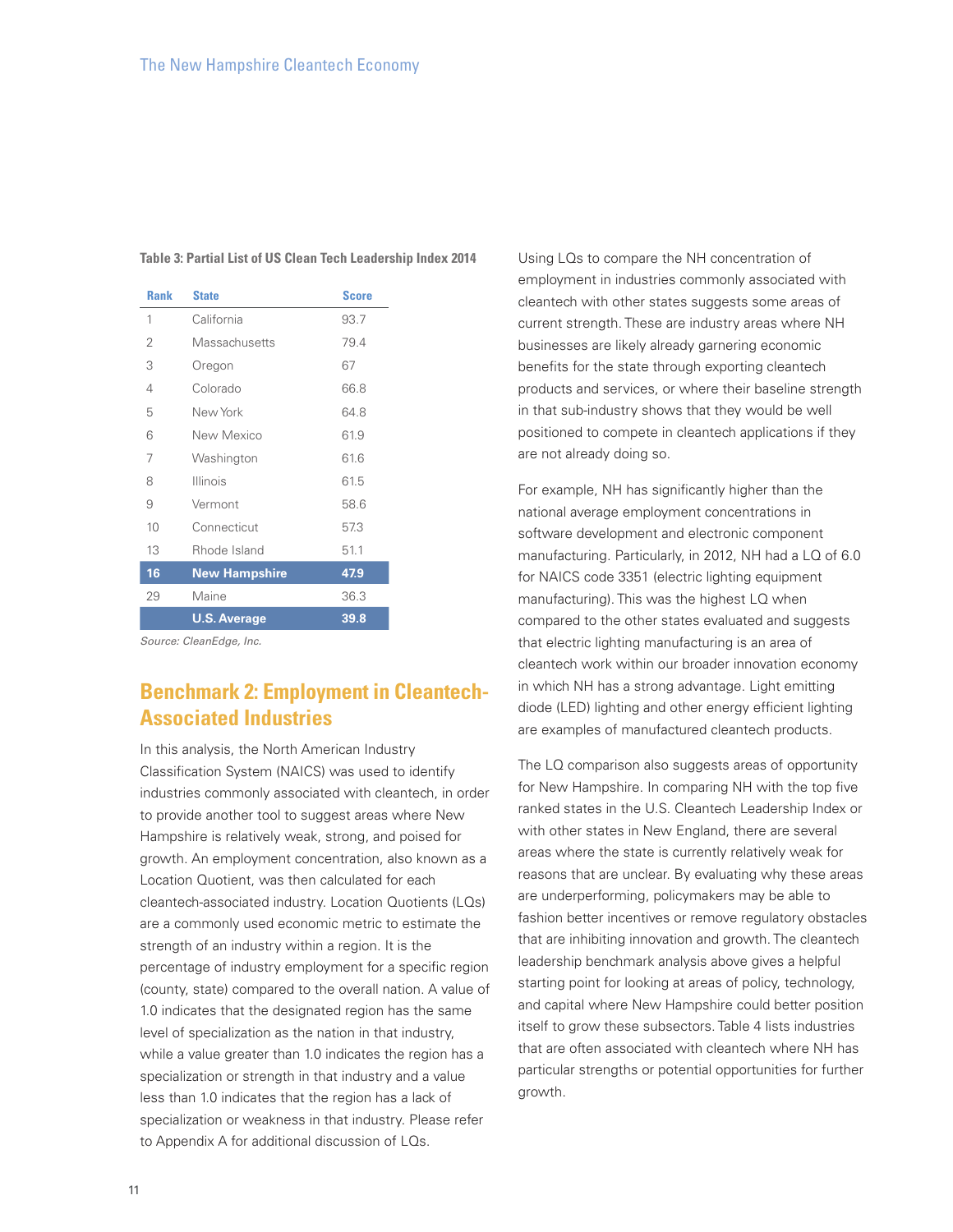#### **Table 4: NH Cleantech-Associated Industry Strengths and Areas for Potential Growth Listed by NAICS Code**

| <b>Strengths</b>                                  | <b>Opportunities for Growth</b>                      |                                                      |
|---------------------------------------------------|------------------------------------------------------|------------------------------------------------------|
| 3344 Semiconductor                                | 2212 Natural gas distribution                        | 3364 Aerospace product and parts                     |
| and electronic component manufacturing            | 2213 Water, sewage and other systems                 | manufacturing                                        |
| 3345 Electronic instrument<br>manufacturing       | 2381 Building foundation and exterior<br>contractors | 5413 Architectural and engineering<br>services       |
| 3351 Electric lighting equipment<br>manufacturing | 2383 Building finishing contractors                  | 5415 Computer systems design and<br>related services |
| 3359 Other electrical equipment                   | 3251 Basic chemical manufacturing                    | 5416 Management and technical                        |
| and component manufacturing                       | 3336 Turbine and power transmission                  | consulting services                                  |
| 5112 Software publishers                          | equipment manufacturing                              | 5417 Scientific research and development<br>services |
|                                                   |                                                      | 5622 Waste treatment and disposal                    |

*Source: Seacoast Economics*

**Table 5: 2012 LQs for Top 5 States in The 2013 U.s Cleantech Leadership Index and all New England States, by 4 Digit NAICS industry code**

| <b>Sector</b>       | <b>Cleantech Associated 4-digit NAICS Industry</b> | <b>NH</b> | <b>MA</b> | <b>New England</b><br><b>Average</b> | <b>Top 5 Cleantech</b><br><b>Average</b> |
|---------------------|----------------------------------------------------|-----------|-----------|--------------------------------------|------------------------------------------|
|                     | 2211 Power generation and supply                   | 1.1       | 0.6       | 1.0                                  | 0.7                                      |
| <b>Utilities</b>    | 2212 Natural gas distribution                      | 0.4       | 1.2       | 0.5                                  | 0.8                                      |
|                     | 2213 Water, sewage and other systems               | 0.7       | 0.6       | 1.2                                  | 2.0                                      |
|                     | 2361 Residential building construction             | 1.0       | 0.9       | 1.2                                  | 1.1                                      |
|                     | 2362 Nonresidential building construction          | 0.7       | 0.7       | 0.7                                  | 0.8                                      |
|                     | 2371 Utility system construction                   | 0.6       | 0.5       | 0.6                                  | 0.7                                      |
| <b>Construction</b> | 2373 Highway, street, and bridge construction      | 1.0       | 0.6       | 0.9                                  | 0.8                                      |
|                     | 2381 Building foundation and exterior contractors  | 0.7       | 0.7       | 0.8                                  | 1.0                                      |
|                     | 2382 Building equipment contractors                | 0.9       | 0.9       | 0.9                                  | 1.0                                      |
|                     | 2383 Building finishing contractors                | 0.9       | 1.0       | 1.0                                  | 1.2                                      |
|                     | 2389 Other specialty trade contractors             | 0.9       | 0.9       | 1.2                                  | 0.9                                      |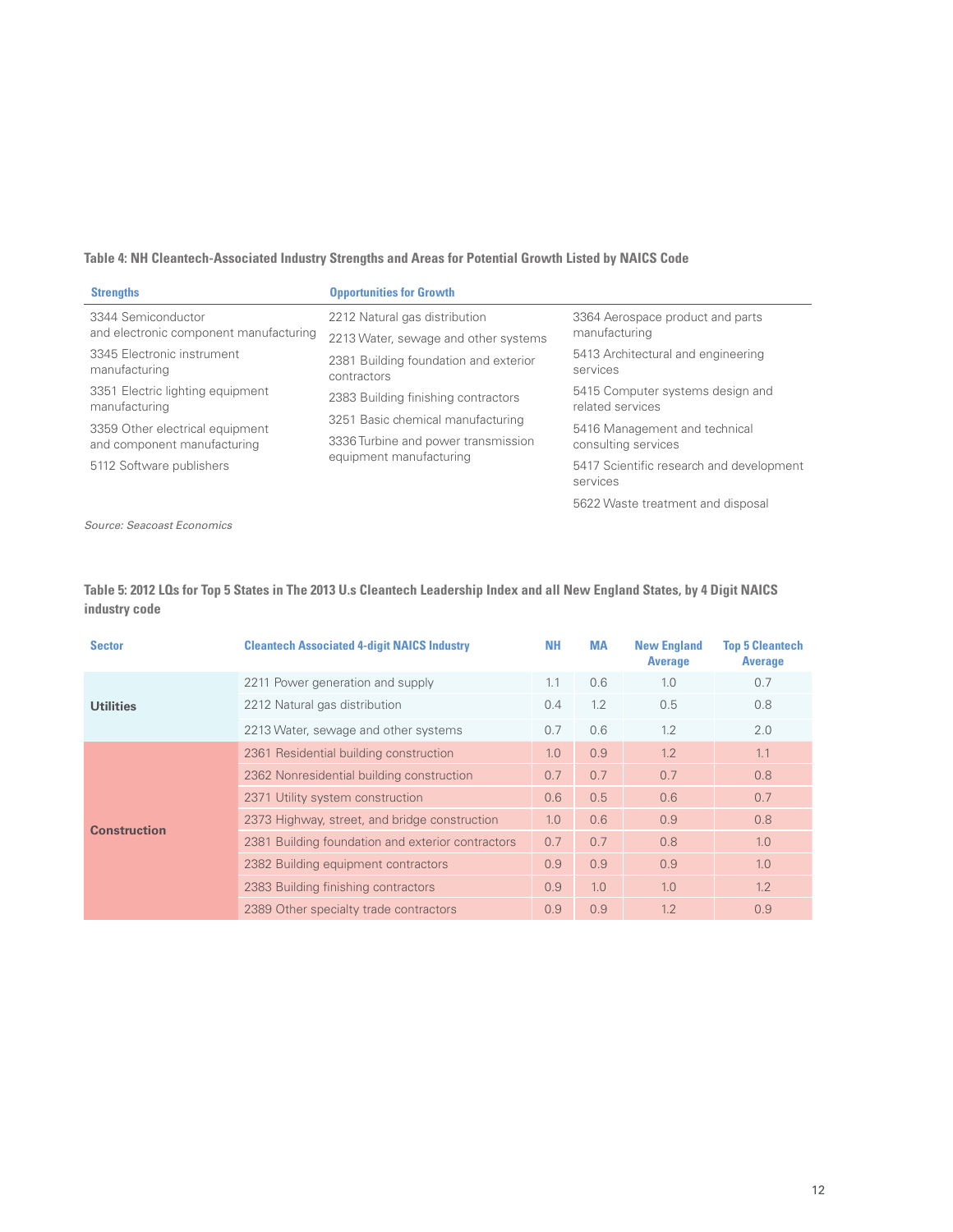| <b>Sector</b>                      | <b>Cleantech Associated 4-digit NAICS Industry</b>             | <b>NH</b> | <b>MA</b> | <b>New England</b><br><b>Average</b> | <b>Top 5 Cleantech</b><br><b>Average</b> |
|------------------------------------|----------------------------------------------------------------|-----------|-----------|--------------------------------------|------------------------------------------|
|                                    | 3241 Petroleum and coal products manufacturing                 | 0.5       | 0.3       | 0.5                                  | 0.5                                      |
|                                    | 3251 Basic chemical manufacturing                              | 0.1       | 0.3       | 0.3                                  | 0.4                                      |
|                                    | 3334 HVAC and commercial refrigeration<br>equipment            | 0.7       | 0.4       | 0.7                                  | 0.5                                      |
|                                    | 3336 Turbine and power transmission equipment<br>manufacturing | 0.2       | 0.6       | 0.5                                  | 0.8                                      |
|                                    | 3339 Other general purpose machinery<br>manufacturing          | 1.0       | 0.6       | 0.7                                  | 0.7                                      |
|                                    | 3344 Semiconductor and electronic component<br>manufacturing   | 2.8       | 1.6       | 2.1                                  | 2.2                                      |
|                                    | 3345 Electronic instrument manufacturing                       | 4.0       | 2.4       | 2.0                                  | 1.5                                      |
| <b>Manufacturing</b>               | 3351 Electric lighting equipment manufacturing                 | 6.0       | 1.8       | 2.9                                  | 1.1                                      |
|                                    | 3353 Electrical equipment manufacturing                        | 0.5       | 0.7       | 0.6                                  | 0.5                                      |
|                                    | 3359 Other electrical equipment and component<br>manufacturing | 3.4       | 1.3       | 2.2                                  | 0.8                                      |
|                                    | 3361 Motor vehicle manufacturing                               | n/a       | 0.0       | 0.1                                  | 0.2                                      |
|                                    | 3362 Motor vehicle body and trailer manufacturing              | 0.4       | 0.1       | 0.2                                  | 0.5                                      |
|                                    | 3363 Motor vehicle parts manufacturing                         | 0.2       | 0.1       | 0.3                                  | 0.2                                      |
|                                    | 3364 Aerospace product and parts manufacturing                 | 0.5       | 0.9       | 1.6                                  | 0.7                                      |
|                                    | 3365 Railroad rolling stock manufacturing                      | 0.4       | 0.2       | 0.6                                  | 0.4                                      |
|                                    | 3366 Ship and boat building                                    | 0.1       | 0.1       | 3.4                                  | 0.3                                      |
|                                    | 3369 Other transportation equipment<br>manufacturing           | 0.8       | 0.1       | 1.2                                  | 0.9                                      |
| <b>Information</b>                 | 5112 Software publishers                                       | 2.1       | 3.6       | 1.3                                  | 2.1                                      |
|                                    | 5413 Architectural and engineering services                    | 0.8       | 1.0       | 0.8                                  | 1.1                                      |
|                                    | 5415 Computer systems design and related<br>services           | 1.0       | 1.5       | 1.0                                  | 1.2                                      |
| <b>Professional &amp; Business</b> | 5416 Management and technical consulting<br>services           | 0.6       | 1.3       | 0.8                                  | 1.1                                      |
| <b>Services</b>                    | 5417 Scientific research and development services              | 0.5       | 3.1       | 0.9                                  | 1.5                                      |
|                                    | 5621 Waste collection                                          | 1.1       | 1.0       | 1.4                                  | 1.2                                      |
|                                    | 5622 Waste treatment and disposal                              | 0.6       | 1.1       | 0.7                                  | 0.9                                      |
|                                    | 5629 Remediation and other waste services                      | 0.9       | 1.2       | 1.2                                  | 1.1                                      |

*Source: Seacoast Economics*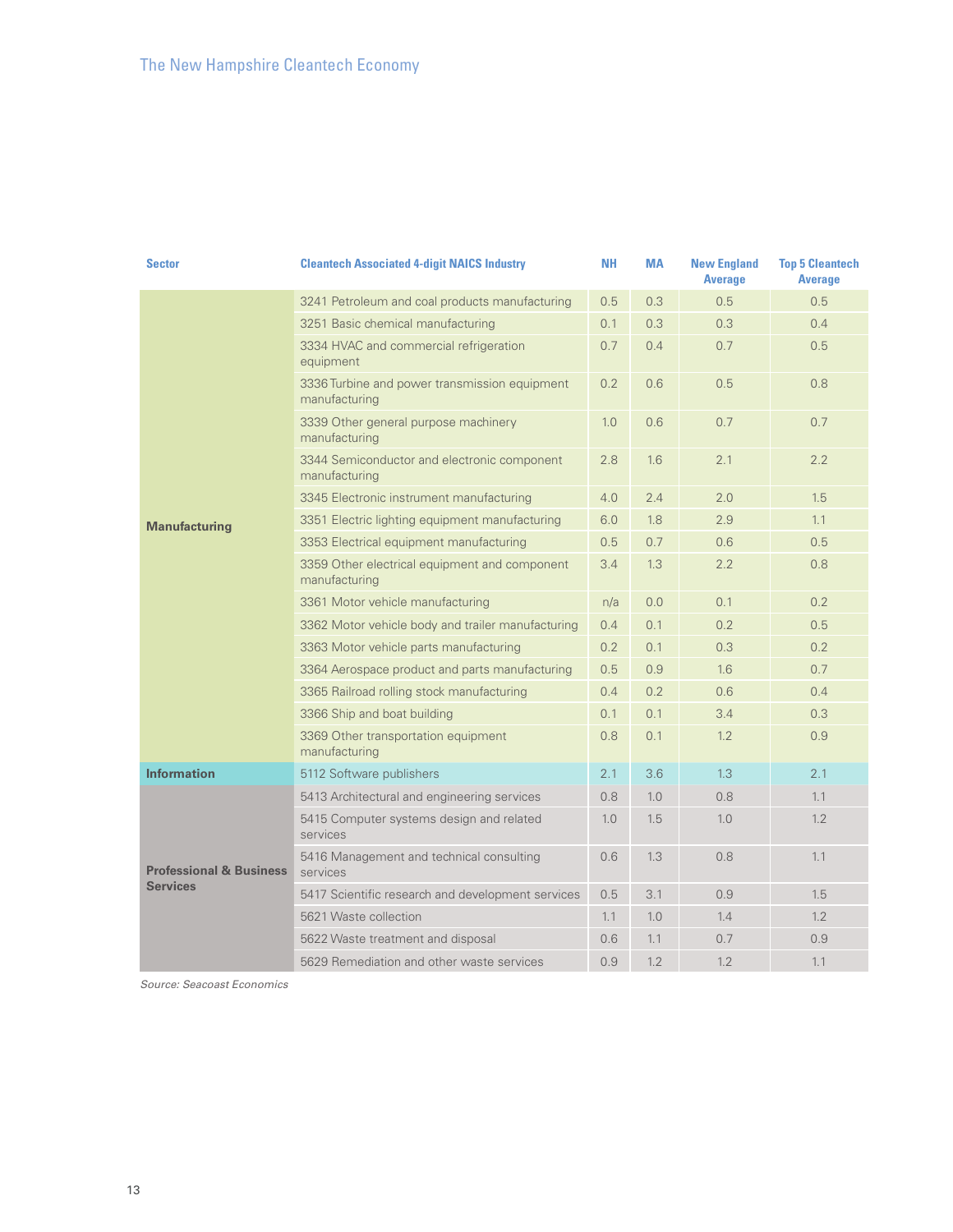Table 5 lists the Location Quotients for the NAICS codes for industries commonly associated with cleantech work. NH is compared to the average of all of the New England states (CT, MA, ME, NH, RI, and VT) and also the average of the top 5 cleantech states (CA, CO, MA, NY, OR) based on the U.S. Cleantech Leadership Index. Massachusetts is also listed in its own column as it is both a New England state and a top cleantech state because of its close proximity to NH.

### **Benchmark 3: Economic Activity: Energy Expenditures**

All states were benchmarked by comparing the ratio of total dollars expended on energy within the state with their gross state product. This shows the relationship between a state's total energy expenditures and its economic activity. As explained earlier, this can show how much economic activity a state is getting for its energy expenditures.

The first result of this analysis was that a strong relationship was observed between the ratio of energy expenditures to GSP and a state's U.S. cleantech leadership rank. This was expected and makes sense: states that are stronger in cleantech (as shown by their leadership rank) tend to spend relatively less on energy

in comparison to their gross state product. Put another way, states that are leaders in cleantech tend to produce more economic value relative to the total amount they spend on energy, because cleantech makes your energy dollar go farther.

This relationship also held true when comparing the ratio of energy expenditures to GSP with a state's energy efficiency rank, as determined by the American Council for an Energy-Efficient Economy (ACEEE) in their annual State Efficiency Scorecard Report. Again, this makes sense, because states that rank highly for cleantech leadership also tend to rank highly in energy efficiency. And if your state is energy efficient, you are spending less on energy to get the same economic output, and therefore more on other productive economic areas.

Figure 3 is a scatter plot that shows the 2013 U.S. cleantech leadership rank on the horizontal axis and the ratio of total 2012 in-state energy expenditures to 2012 Gross State Product (i.e., energy expenditures to economic activity) on the vertical axis. NH is the dot in the red circle, which corresponds to 14 (its 2013 cleantech rank) on the horizontal axis and \$0.104 (ratio of total energy expenditure to GSP) on the vertical axis.



**Figure 3: 2013 U.S. Cleantech Leadership Rank vs. the Ratio of Total State Energy Expenditure to GSP**

*Source: Seacoast Economics*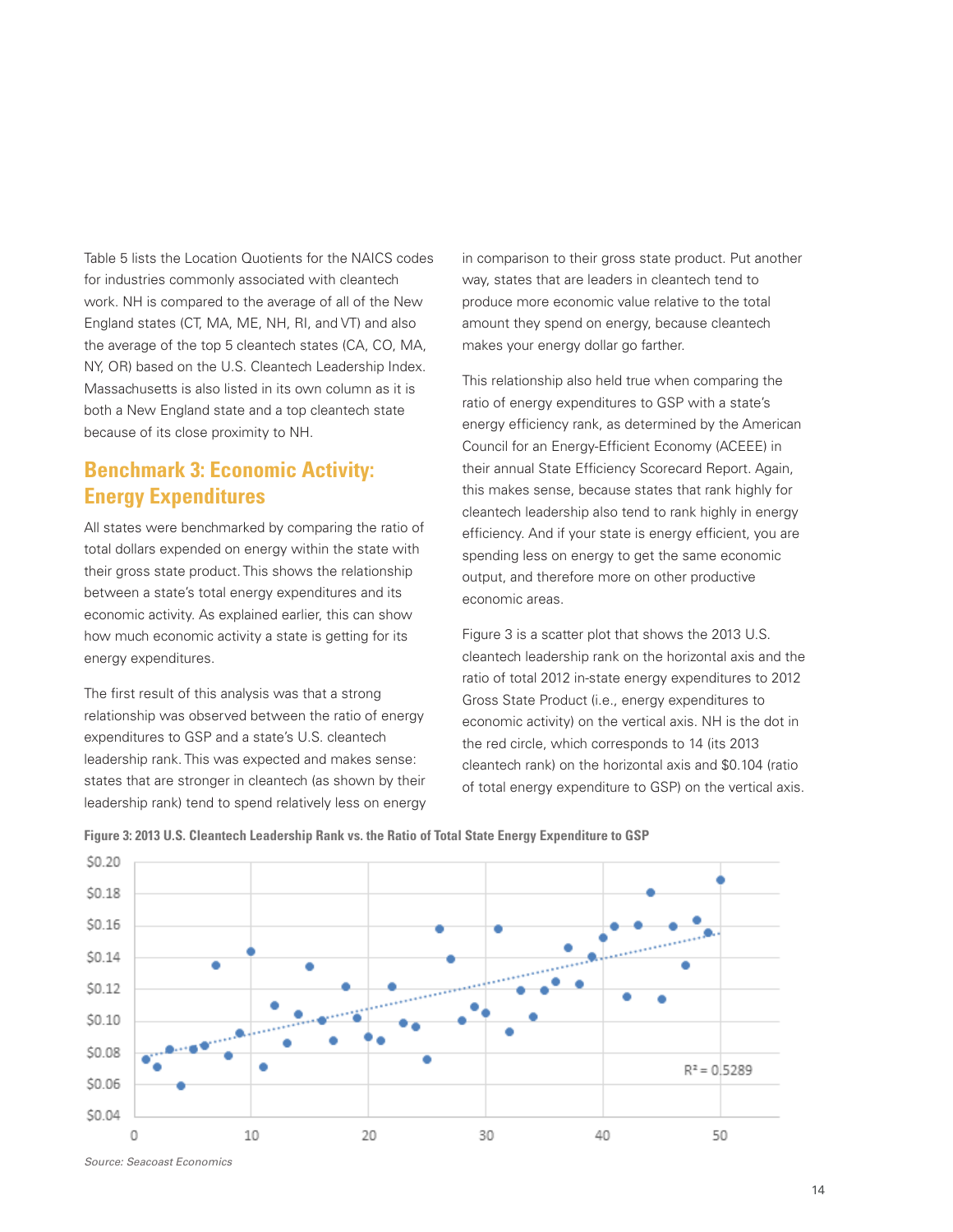As demonstrated in the chart, the data show that cleantech ranking explained more than half of what was going on in states in their ratio of energy expenditures to economic activity: which in statistical terms is a relatively strong relationship. The plot therefore strongly supports the idea that states that are stronger in cleantech also tend to spend less on energy to get the same level of economic output. And again, another way to say that is if two states spend the same on energy but one is stronger in cleantech, that state is likely to get a lot more economic output from their spending. So all things being equal, achieving more strength in cleantech should boost economic output.

The analysis also shows that New Hampshire specifically spends 10.4 cents on energy to produce \$1 of gross state product. This is a relatively weak performance compared to the U.S. as a whole, which spends only 9.9 cents on energy to produce \$1 of Gross Domestic Product (GDP).

Spending more than you have to on energy indicates that you are likely misallocating resources, aka, wasting money. While this should be a deep concern to state policymakers, it can also be viewed as a major opportunity to juice a state's economic growth by strengthening the state's position in cleantech and thereby becoming more efficient in turning energy dollars into economic output.

Consider this: according to these data, if NH could achieve the kind of relatively more efficient relationship between total energy expenditures and economic activity as Massachusetts (which is a leader in New England and the nation in cleantech), then NH citizens and businesses would have spent \$2 billion less on energy in 2012 for the same level of economic output. And where would that \$2 billion have gone? Mostly back into the state's economy in other areas, boosting producers of other goods and services and incentivizing job creation.

This metric also indicates that in today's technology and knowledge-based economy, a per unit energy cost is not necessarily the determining factor for economic development. Policymakers tend to focus on the raw costs of energy in their states as a metric for competitiveness and economic vitality, and there is certainly value in that measure. However, for example, New York had a higher average electricity retail rate— 15.1 cents per kWh, which is higher than NH's average retail rate—but showed a better ratio of total energy

cost to economic productivity than NH's. In other words, New York may be spending more for their energy, but they are also getting more in terms of economic output.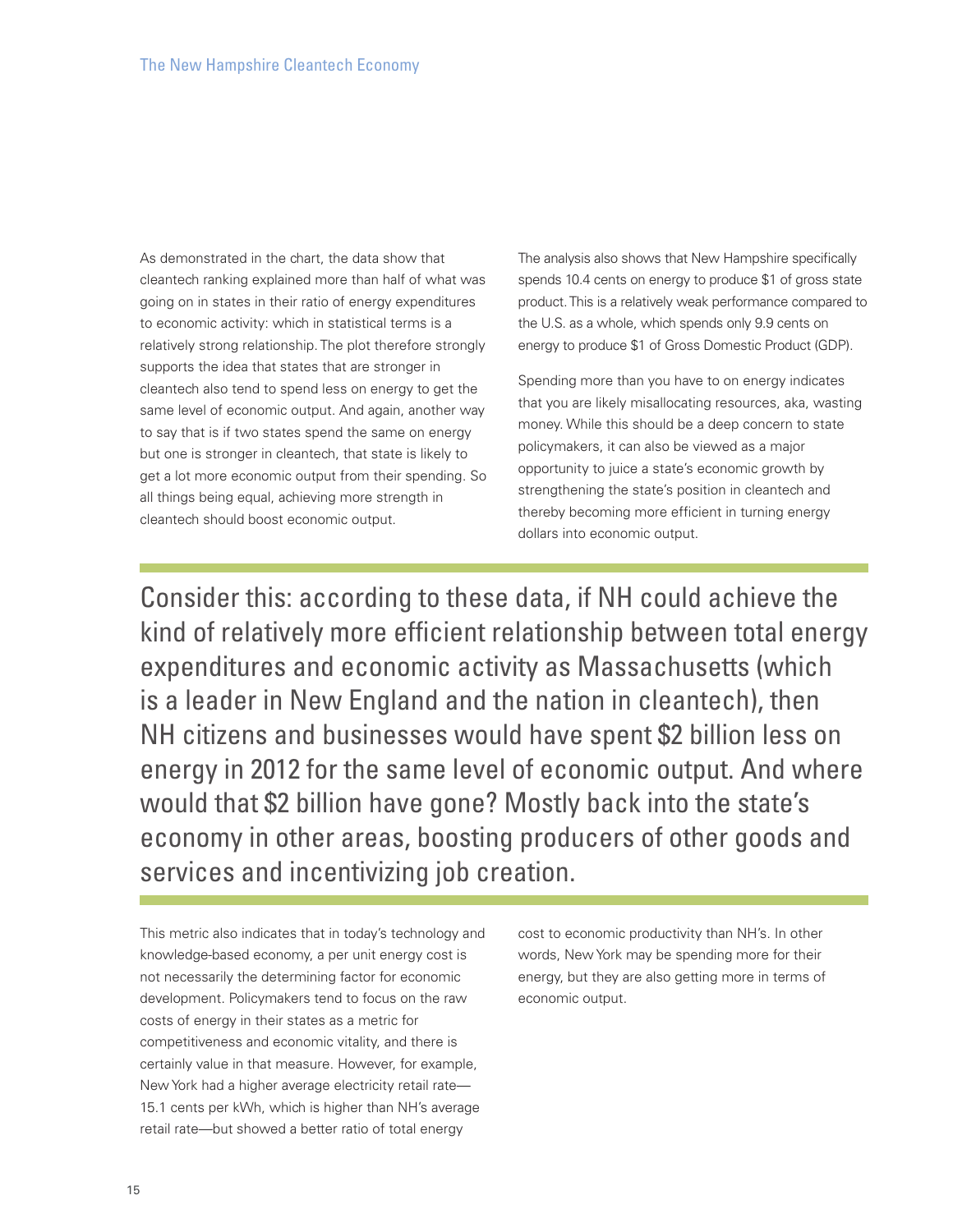Table 6 provides a summary of the measures utilized in this portion of the benchmarking, including the ratio of total in-state energy expenditures to Gross State

Product, the average retail electricity price, the 2013 U.S. cleantech leadership rank, and the 2013 ACEEE energy efficiency rank.

**Table 6: Summary of State Energy Cost, GSP, and Cleantech & ACEEE Ranks**

| <b>State</b>         | <b>Ratio Total Energy Cost to</b><br><b>GSP (2012)</b> | <b>Average Retail Electricity</b><br><b>Price Cents per KWH (2012)</b> | <b>US Cleantech Leadership</b><br><b>Rank (2013)</b> | <b>ACEEE Energy</b><br><b>Efficiency Rank (2013)</b> |
|----------------------|--------------------------------------------------------|------------------------------------------------------------------------|------------------------------------------------------|------------------------------------------------------|
| New York             | \$0.06                                                 | 15.1                                                                   | $\overline{4}$                                       | 3                                                    |
| Connecticut          | \$0.07                                                 | 15.5                                                                   | 11                                                   | 5                                                    |
| Massachusetts        | \$0.07                                                 | 13.8                                                                   | $\sqrt{2}$                                           | $\mathbf{1}$                                         |
| California           | \$0.08                                                 | 13.5                                                                   | $\mathbf{1}$                                         | $\overline{2}$                                       |
| Delaware             | \$0.08                                                 | 11.1                                                                   | 25                                                   | 22                                                   |
| Illinois             | \$0.08                                                 | 8.4                                                                    | 8                                                    | 10                                                   |
| Colorado             | \$0.08                                                 | 9.4                                                                    | $\mathbf 5$                                          | 16                                                   |
| Oregon               | \$0.08                                                 | 8.2                                                                    | 3                                                    | $\overline{4}$                                       |
| Washington           | \$0.09                                                 | 6.9                                                                    | $6\,$                                                | 8                                                    |
| New Jersey           | \$0.09                                                 | 13.7                                                                   | 13                                                   | 12                                                   |
| Maryland             | \$0.09                                                 | 11.3                                                                   | 21                                                   | $\hbox{ }^{\rm 9}$                                   |
| Rhode Island         | \$0.09                                                 | 12.7                                                                   | 17                                                   | 6                                                    |
| Nevada               | \$0.09                                                 | 8.9                                                                    | 20                                                   | 33                                                   |
| Minnesota            | \$0.09                                                 | 8.9                                                                    | 9                                                    | 11                                                   |
| Utah                 | \$0.09                                                 | 7.8                                                                    | 32                                                   | 24                                                   |
| North Carolina       | \$0.10                                                 | 9.2                                                                    | 24                                                   | 24                                                   |
| Pennsylvania         | \$0.10                                                 | 9.9                                                                    | 23                                                   | 19                                                   |
| Arizona              | \$0.10                                                 | 9.8                                                                    | 16                                                   | 12                                                   |
| Virginia             | \$0.10                                                 | 9.1                                                                    | 28                                                   | 36                                                   |
| Wisconsin            | \$0.10                                                 | 10.3                                                                   | 19                                                   | 23                                                   |
| Florida              | \$0.10                                                 | 10.4                                                                   | 34                                                   | 27                                                   |
| <b>New Hampshire</b> | \$0.10                                                 | 14.2                                                                   | 14                                                   | 21                                                   |
| Ohio                 | \$0.11                                                 | 9.1                                                                    | 30                                                   | 18                                                   |
| Georgia              | \$0.11                                                 | 9.4                                                                    | 29                                                   | 33                                                   |
| Michigan             | \$0.11                                                 | 11.0                                                                   | 12                                                   | 12                                                   |
| Missouri             | \$0.11                                                 | 8.5                                                                    | 45                                                   | 43                                                   |
| Nebraska             | \$0.12                                                 | 8.4                                                                    | 42                                                   | 44                                                   |
| Tennessee            | \$0.12                                                 | 9.3                                                                    | 35                                                   | 3                                                    |
| Indiana              | \$0.12                                                 | 8.3                                                                    | 33                                                   | 27                                                   |
| lowa                 | \$0.12                                                 | 7.7                                                                    | 18                                                   | 12                                                   |
| Texas                | \$0.12                                                 | 8.6                                                                    | 22                                                   | 33                                                   |
| Kansas               | \$0.12                                                 | 9.3                                                                    | 38                                                   | 39                                                   |
| South Dakota         | \$0.13                                                 | 8.5                                                                    | 36                                                   | 47                                                   |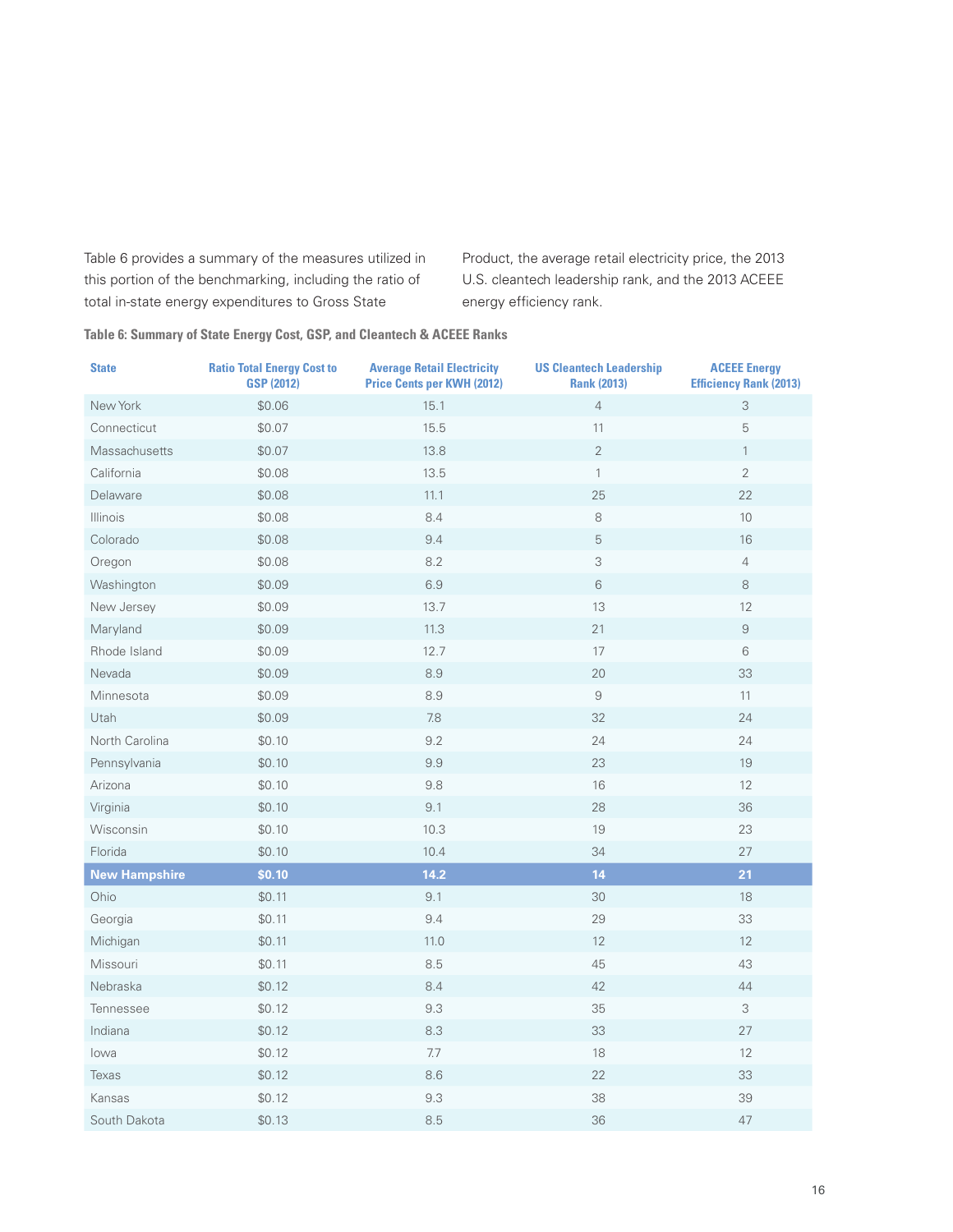| <b>State</b>      | <b>Ratio Total Energy Cost to</b><br><b>GSP (2012)</b> | <b>Average Retail Electricity</b><br><b>Price Cents per KWH (2012)</b> | <b>US Cleantech Leadership</b><br><b>Rank (2013)</b> | <b>ACEEE</b> Energy<br><b>Efficiency Rank (2013)</b> |
|-------------------|--------------------------------------------------------|------------------------------------------------------------------------|------------------------------------------------------|------------------------------------------------------|
| Vermont           | \$0.13                                                 | 14.2                                                                   | 15                                                   | 7                                                    |
| New Mexico        | \$0.14                                                 | 8.8                                                                    | $\overline{7}$                                       | 24                                                   |
| Arkansas          | \$0.14                                                 | 7.6                                                                    | 47                                                   | 37                                                   |
| Idaho             | \$0.14                                                 | 6.9                                                                    | 27                                                   | 31                                                   |
| Oklahoma          | \$0.14                                                 | 7.5                                                                    | 39                                                   | 37                                                   |
| Hawaii            | \$0.14                                                 | 34.0                                                                   | 10                                                   | 20                                                   |
| South Carolina    | \$0.15                                                 | 9.1                                                                    | 37                                                   | 39                                                   |
| Kentucky          | \$0.15                                                 | 7.3                                                                    | 40                                                   | 39                                                   |
| West Virginia     | \$0.16                                                 | 8.1                                                                    | 49                                                   | 46                                                   |
| Maine             | \$0.16                                                 | 11.8                                                                   | 26                                                   | 16                                                   |
| Montana           | \$0.16                                                 | 8.2                                                                    | 31                                                   | 29                                                   |
| Alabama           | \$0.16                                                 | 9.2                                                                    | 41                                                   | 39                                                   |
| Alaska            | \$0.16                                                 | 16.3                                                                   | 46                                                   | 47                                                   |
| Wyoming           | \$0.16                                                 | 7.2                                                                    | 43                                                   | 50                                                   |
| North Dakota      | \$0.16                                                 | 7.8                                                                    | 48                                                   | 51                                                   |
| Louisiana         | \$0.18                                                 | 6.9                                                                    | 44                                                   | 44                                                   |
| Mississippi       | \$0.19                                                 | 8.6                                                                    | 50                                                   | 47                                                   |
| <b>US Average</b> | \$0.10                                                 | 9.8                                                                    |                                                      |                                                      |

#### **Table 6: Summary of State Energy Cost, GSP, and Cleantech & ACEEE Ranks (Continued)**

*Source: CleanEdge, U.S. Energy Information Administration, U.S. Bureau of Economic Analysis, ACEEE*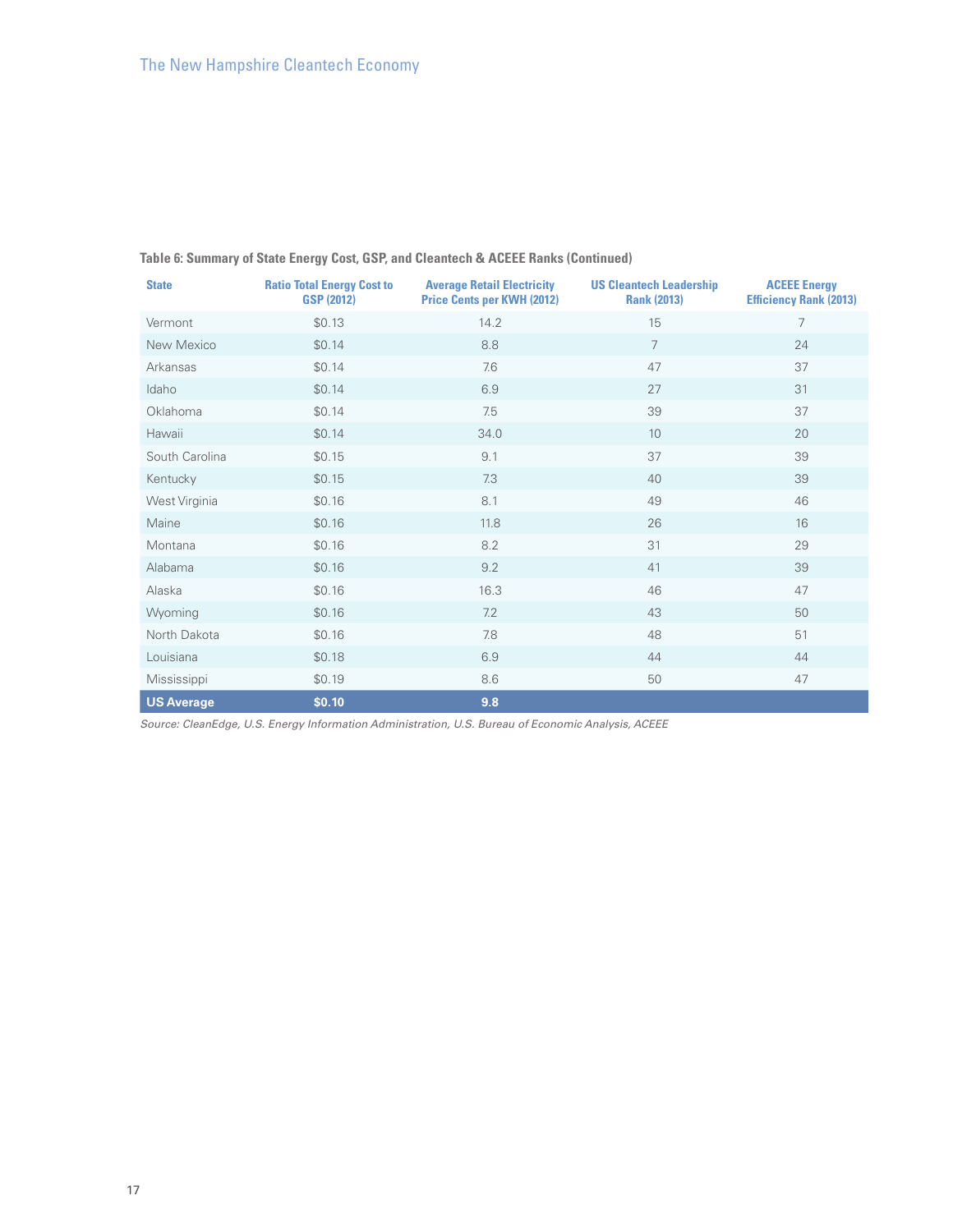### **Cleantech Policy Discussion**

Based on these findings, New Hampshire may well have an opportunity to expand high-paying employment and overall economic output by strengthening the cleantech sector of the economy and therefore the larger associated industries of construction, information technology, manufacturing, professional services, and utilities. Specific policy considerations driven by the available economic information include:

- **Emphasize Innovation: Policies that focus on** innovation will tend to strengthen New Hampshire's cleantech sector. NH has shown relative strength in cleantech patents per capita and broader human capital measurements, reflecting a healthy environment of commercial research and development and/or an opportunity for commercialization of academic R&D. Policies that support research and development, commercialization of academic research, and investment in technology to increase business performance and efficiency will play to New Hampshire's strengths.
- **Maintain Stability: NH cleantech policy has too often** been volatile and inconsistent, as seen by the many changes made to the RPS, diverted funds from the RPS, and the often acrimonious battle to repeal NH's participation in RGGI. Even in defeating withdrawal from RGGI, legislation was passed that significantly changed how the state proceeds from RGGI are spent,<sup>21</sup> and the NH RPS is frequently revisited to "tweak" the definition of qualifying renewable energy, alternative compliance payment rates or the percentage level of the class requirements.<sup> $n$ </sup>The siting and regulatory environment in NH is also erratic. Recently, Iberdrola Renewables withdrew its

application for the proposed 75.9 MW Wild Meadows wind farm from the NH Site Evaluation Committee, stating the challenges they were facing "with the current political and regulatory climate in New Hampshire," as one of the reasons. $28$  Constantly fluctuating regulation creates uncertainty and results in reduced private investment. $A$  Policies that provide reasonable certainty for cleantech demand incentivize cleantech-based businesses to make investments in capital equipment and employees.

- **Utilize Competition and Market-Driven Mechanisms:** In recent years, NH has made significant progress in implementing market-driven mechanisms that support cleantech and economic growth. These include participation in the Regional Greenhouse Gas Initiative (RGGI), implementing a Renewable Portfolio Standard (RPS), and a new group net metering law. These policies have helped NH to rank higher than the national average in cleantech leadership, and as shown above, this correlates with better economic output per energy dollar spent in the state. And because these policies are implemented as market-driven mechanisms that allow price formation to both drive competition and value environmentally desirable aspects of energy systems, they are extremely efficient as public policy.
- **Focus on Key Sectors:** As discussed earlier, NH's economy shows strength in certain manufacturing markets — specifically electronics and sensors. These technologies have cleantech applications in renewable energy, energy efficiency and smart metering. This type of manufacturing is a key component for the

<sup>21</sup> "Lynch vetoes RGGI repeal: Top senator doesn't expect an override," Concord Monitor, July 7,2011, available online at http://www.concordmonitor.com/ news/4533186-95/jebbradley-regionalgreenhousegasinitia-jimgarrity

<sup>22</sup> "Electric Renewable Portfolio Standard," NH Public Utility Commission, available online at http://www.puc.state.nh.us/sustainable%20Energy/Renewable\_Portfolio\_ Standard\_Program.htm

<sup>23</sup> "Iberdrola abandons Wild Meadows wind farm, raising questions about future of wind power in N.H.," Concord Monitor, May 28, 2014, available online at http:// www.concordmonitor.com/news/nation/world/12150881-95/ ibredrola-abandons-wild-meadows-wind-farm-raising-questions-about-future-ofwind-power-in

<sup>24</sup> Fabrizio, Kira, "The Effect of Regulatory Uncertainty on Investment: Evidence from Renewable Energy Generation", Fuqua School of Business, Duke University, 2011, available online at http://www-management.wharton.upenn.edu/henisz/ msbe/2011/4\_2\_fabrizio.pdf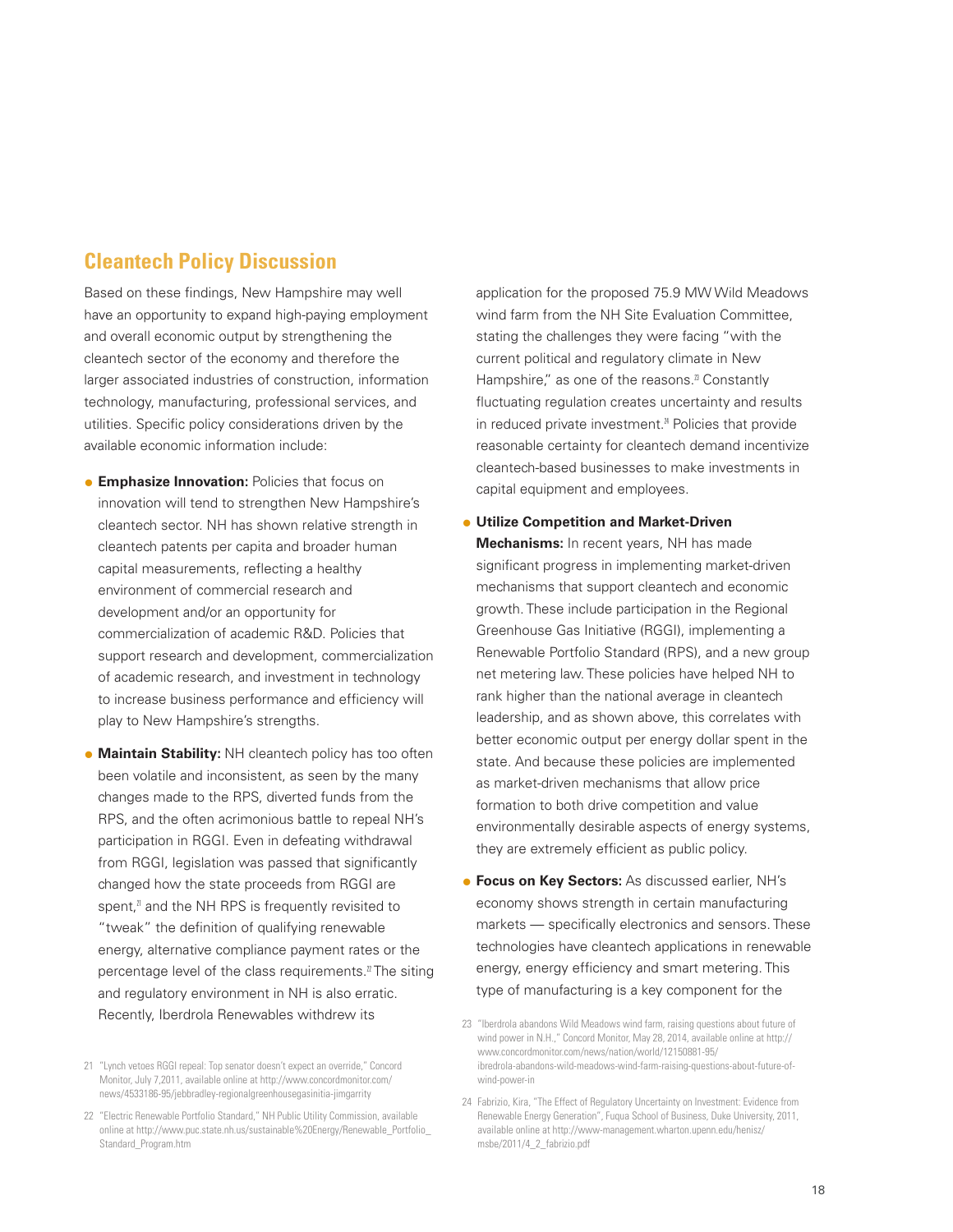next wave of cleantech growth. Policies that provide growth opportunity for these industries could help strengthen the employment base and provide NH with export opportunities to growing domestic and international markets. Policymakers should look to some of the areas identified in the CleanEdge Index as areas of relative weakness to find ways to help cleantech in these industries. Other areas of cleantech opportunity include computer programming for the smart grid and web-enabled energy management systems, architectural and engineering services, consulting, research and development, and waste management.

**And on Key Technologies:** Renewable energy, smart grid, and energy efficiency are areas that can help grow employment in the construction sector. The solar industry alone employed 860 workers in NH in 2013, growing 68% from 2012.<sup>8</sup> This growth was despite a fluctuating Renewable Portfolio Standard program and a large diversion of money from the state's only dedicated renewable energy fund into the state's general fund. The strong growth seen in solar, and also seen throughout the nation, highlights solar as a specific area in cleantech with significant opportunity for construction and professional services sector employment. Renewable energy and energy efficiency can support the local economy through cost reductions, energy savings, and energy diversification.

**e** Efficiency Can Have a Huge Economic Payoff:

Cleantech-friendly policies that also focus on energy-use management are especially important to NH, given that it is part of a region with traditionally high energy costs and a heavy dependency on external sources of energy. In 2011, NH citizens spent \$6 billion on energy with 65% of that amount leaving

the state as payment for imported fuels. $^{\text{\text{\tiny{B}}}}$  NH is particularly dependent on fuel oil, as the 6th highest per capita consumer of oil for residential use, and with 50% of NH homes utilizing oil for heating.<sup> $n$ </sup>A policy that could assist in increasing NH's energy security while simultaneously growing its economy is an Energy Efficiency Resource Standard (EERS), one of the areas highlighted in the CleanEdge Index as lacking in New Hampshire. According to a recent study, an EERS could save NH citizens and business up to \$3 billion in energy costs over 15 years while reducing dependency on foreign sources of energy. The enactment of such a policy is projected to add a net total of 2,300 jobs and \$160 million in Gross State Product annually.<sup>28</sup> In general, studies have shown that these kinds of clean energy expenditures can result in a greater amount of money circulating within the local economy.<sup>8</sup> The analysis in this paper supports the idea that spending less on energy by strengthen cleantech would increase economic output by redirected wasteful energy spending to other, more productive uses. An example of a successful forward-looking cleantech policy change focusing on efficiency is the Home Performance with Energy Star (HPwES) Program. This program allows homeowners and businesses to pursue the most cost-effective energy efficiency opportunities, including opportunities that reduce the consumption of fuels like heating oil.<sup>30</sup>

- 26 "Increasing Energy Efficiency in New Hampshire: Realizing Our Potential," Vermont Energy Investment Corporation, November 15, 2013, available online at http:// www.nh.gov/oep/resource-library/energy/documents/nh\_eers\_study2013-11-13. pdf
- 27 Calculated from energy use data available from the U.S. Energy Information Administration for 2012.
- 28 See footnote 16
- 29 "Increasing Energy Efficiency in New Hampshire: Realizing Our Potential," Vermont Energy Investment Corporation, November 15, 2013, available online at http://www. nh.gov/oep/resource-library/energy/documents/nh\_eers\_study2013-11-13.pdf
- 30 "Energy efficiency saves all of us money," NH Business Review, April 19, 2013, available online at http://www.nhbr.com/April-19-2013/ Energy-efficiency-saves-all-of-us-money/

<sup>25</sup> "State Solar Jobs 2013," The Solar Foundation, November 2013, available online at http://thesolarfoundation.org/solarstates/new-hampshire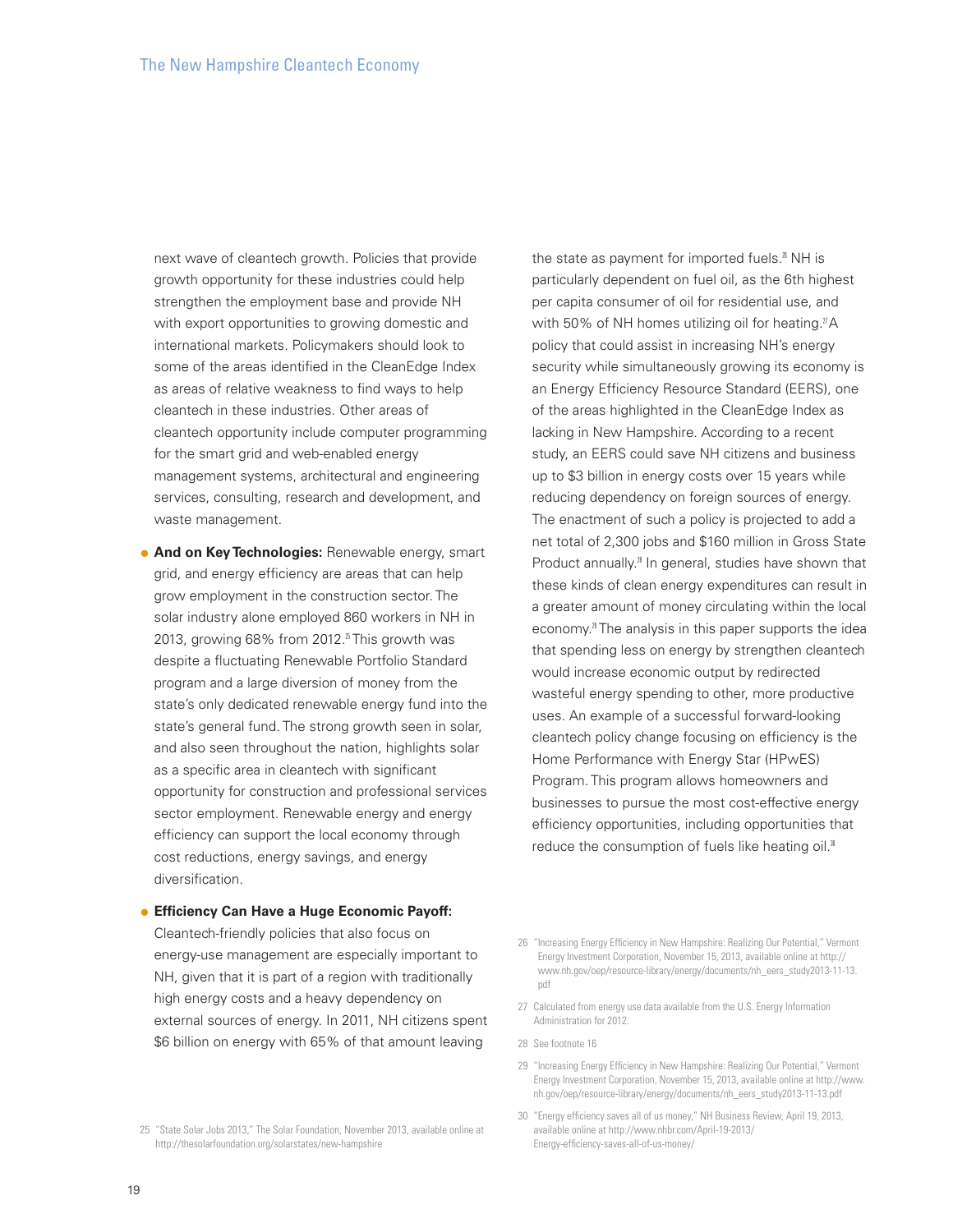**• Seize Opportunities, They Don't Always Come** 

**Around:** A recent utility decision—as made under NH's existing policy environment and one that may reflect a missed cleantech and consumer-beneficial opportunity—was made to upgrade the meters of the state's largest electric utility to be automated readonly rather than bi-directional smart meters. This is a major investment by the utility over the course of four years: 2013 through 2016.<sup>31</sup> Smart meters are rapidly being adopted by other states and improve transparency for homeowners and businesses to understand and make decisions based on the "true" cost of the electricity that they are consuming, at the time of consumption. More than 50% of the direct economic benefits from smart grid deployment are based on energy conservation resulting from pricing mechanisms such as time-of-use rates.<sup>2</sup> Read-only meters do not provide sufficient information to the consumer to realize these types of benefits. By simply taking advantage of the chance to utilize innovative cleantech, New Hampshire could have likely reaped much greater economic benefits from this investment.

#### **Conclusion**

The increasing strength of the cleantech sector is growing the NH economy, providing more jobs that pay a higher than average wage, and saving consumers and businesses money that is being turned into greater state economic output. New Hampshire has a significant opportunity: the state is doing relatively well on benchmarks of cleantech leadership and business intensity, but can identify areas with room for

Stability is key. Constantly fluctuating regulation creates uncertainty and results in reduced private investment. Policies that provide reasonable certainty for cleantech demand incentivize cleantech-based businesses to make investments in capital equipment and employees.

improvement, and there is now strong evidence that by further bolstering the cleantech sector through policies that focus on innovation, business certainty, marketdriven mechanisms, and incentives for efficiency, New Hampshire can drive greater economic growth and expansion of high-paying jobs.

<sup>31</sup> NH PUC Docket: DE 13-177 Public Service Company of New Hampshire 2013 Least Integrated Resource Plan does not include metering in relation to smart grid technology as discussed in pre-filed testimony of Jim Brennan on behalf of The New Hampshire Office of the Consumer Advocate, available online at http://smartgridcc. org/wp-content/uploads/2014/03/13-177-2014-02-21-OCA-DTESTIMONY-OF-J-BRENNAN.pdf

<sup>32</sup> "Utility death spiral: Is decoupling a dumb idea?," SmartGridNews.com, June 24, 2014, available online at www.smartgridnews.com/artman/publish/Business\_ Business\_Case/Utility-death-spiral-Is-decoupling-a-dumb-idea-6597.html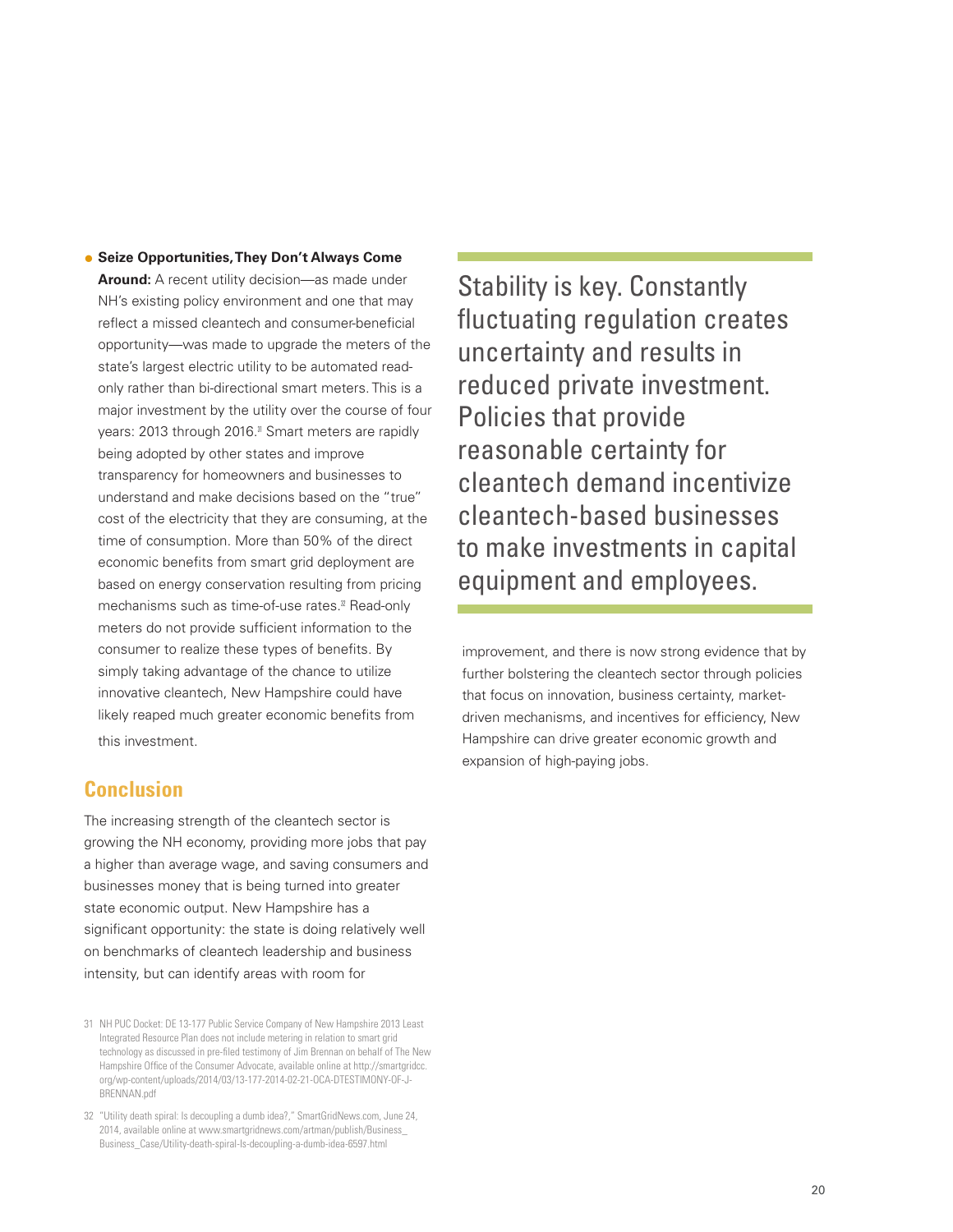## Appendix A: Definition & Methodology

### **Cleantech Definition**

Economic analysis of the cleantech sector can be challenging. This is because cleantech is a generalized area of business activity, not a specific industry sector. Cleantech is a general term applied to goods or services that enhance environmental performance and is often applied to the energy, construction, transportation, utility, and waste industries. Examples of cleantech include: renewable energy, energy efficiency, advanced building technologies, smartgrid, carbon capture and storage, electric vehicles, unconventional natural gas, water management, and recycling. There is often a focus on new technology or increased use of information technology to enhance productivity in these areas.

In this study, the North American Industry Classification System (NAICS) was used. The NAICS system is the standard used by Federal statistical agencies in classifying business establishments for the purpose of collecting, analyzing, and publishing statistical data related to the U.S. business economy. The benefits of using a NAICS-based approach include relying on a widely-accepted standard that has data consistently collected by the U.S. government. It allows for benchmarking with other state and regional economies and provides information on economic data such as employment and wages. The primary drawback of this approach is while the classification system is meant to model the structure of the economy, it does not always exactly match-up with the types of businesses that are often considered to be "cleantech".

Another key design feature is that the NAICS system is organized as a hierarchy starting at a broad 2-digit moving to a 6-digit level with increasing specificity. For example, NAICS code 23 includes the entire construction sector, while NAICS code 237130 only includes firms identified as Power and Communication Line and Related Structures Construction. In this study, industries commonly associated with cleantech were

identified at the 4-digit level. This was believed to provide the correct balance between an identification of cleantech businesses that was either too broad or too narrow. It is important to note that all businesses that one would not consider cleantech may be within the 4-digit defined sector or there may be businesses that are considered cleantech that are not included in the definition.

For example, this analysis excluded manufacturing related to wood products, specifically NAICS 3219 "Other wood product manufacturing." This causes the definition in this study to not capture wood pellet manufacturers and other solid biofuel product manufacturers. In this case the number of "cleantech" businesses within this NAICS code are believed to be small relative to all of the other businesses within 3219, therefore it was left out to prevent misrepresentation of that sector's contribution to cleantech. In this analysis, cleantech industry areas were identified into five broad categories: construction, manufacturing, utilities, information technology, and professional services. In future, more granular studies that use survey methodology, wood pellet and other biomass or biofuel product manufacturing businesses contributing to cleantech in NH would be included, as they certainly fall under the definition of cleantech as provided by this report.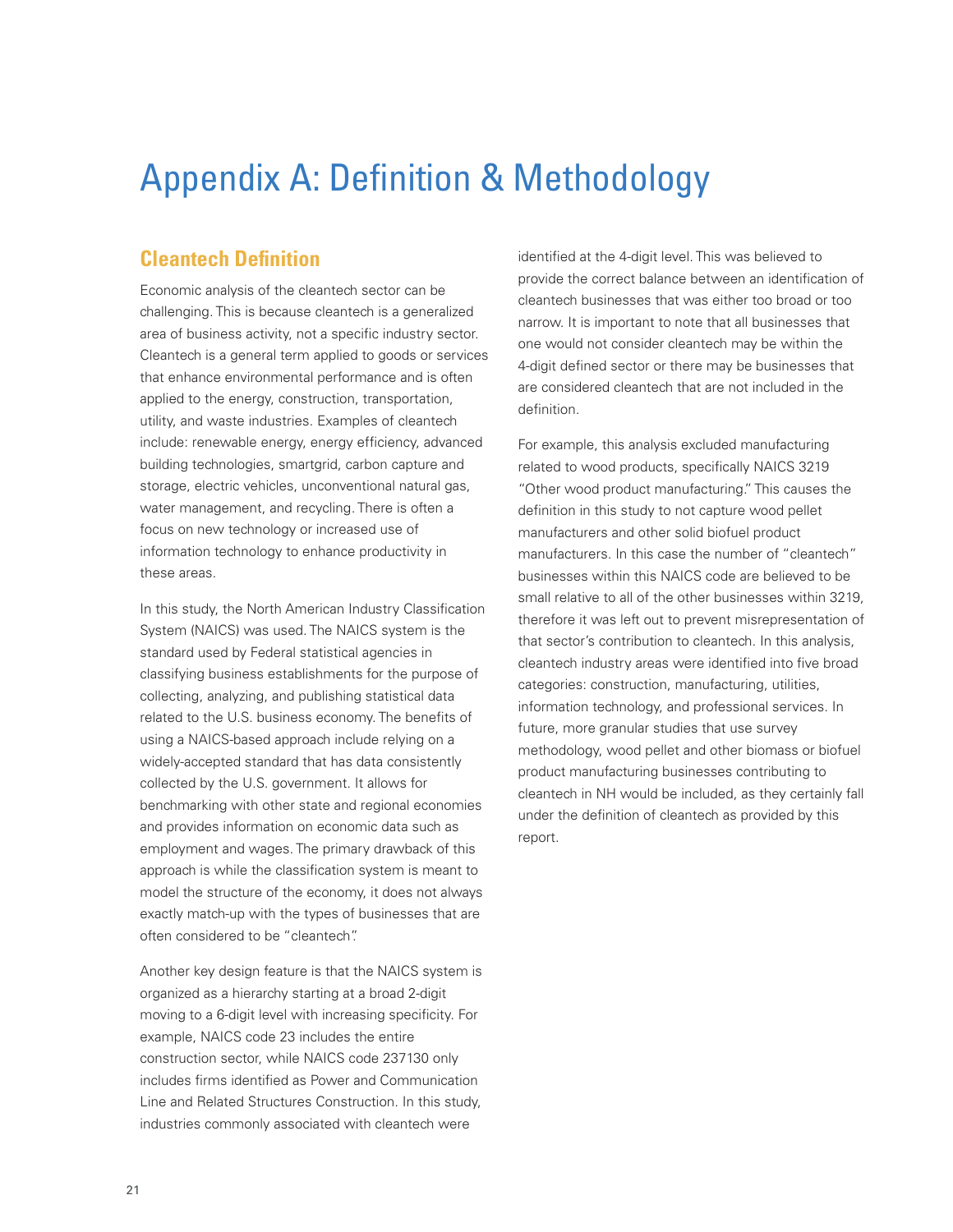#### **Table 7: Industries Included in Cleantech Industry Analysis**

| <b>Domain</b>   | <b>Super-Sector</b>                | <b>3- Digit NAICS Sector</b>                                           | <b>4-Digit NAICS Sector</b>                                  |                                           |  |                             |                                   |
|-----------------|------------------------------------|------------------------------------------------------------------------|--------------------------------------------------------------|-------------------------------------------|--|-----------------------------|-----------------------------------|
| Goods           | Construction                       | 236 Construction of Buildings                                          | 2361 Residential building construction                       |                                           |  |                             |                                   |
|                 |                                    |                                                                        | 2362 Nonresidential building construction                    |                                           |  |                             |                                   |
|                 |                                    | 237 Heavy and Civil Engineering                                        | 2371 Utility system construction                             |                                           |  |                             |                                   |
|                 |                                    | Construction                                                           | 2373 Highway, street, and bridge construction                |                                           |  |                             |                                   |
|                 |                                    | 238 Specialty Trade Contractors                                        | 2381 Building foundation and exterior contractors            |                                           |  |                             |                                   |
|                 |                                    | 2382 Building equipment contractors                                    |                                                              |                                           |  |                             |                                   |
|                 |                                    |                                                                        | 2383 Building finishing contractors                          |                                           |  |                             |                                   |
|                 |                                    |                                                                        | 2389 Other specialty trade contractors                       |                                           |  |                             |                                   |
| Manufacturing   |                                    | 324 Petroleum and coal products<br>manufacturing                       | 3241 Petroleum and coal products manufacturing               |                                           |  |                             |                                   |
|                 |                                    | 325 Chemical Manufacturing                                             | 3251 Basic chemical manufacturing                            |                                           |  |                             |                                   |
|                 |                                    | 333 Machinery Manufacturing                                            | 3334 Hvac and commercial refrigeration equipment             |                                           |  |                             |                                   |
|                 |                                    | 3336 Turbine and power transmission equipment manufacturing.           |                                                              |                                           |  |                             |                                   |
|                 |                                    |                                                                        | 3339 Other general purpose machinery manufacturing           |                                           |  |                             |                                   |
|                 | 334 Computer and electronic        | 3344 Semiconductor and electronic component manufacturing              |                                                              |                                           |  |                             |                                   |
|                 |                                    | product manufacturing                                                  | 3345 Electronic instrument manufacturing                     |                                           |  |                             |                                   |
|                 |                                    | 335 Electrical Equipment,<br>Appliance, and Component<br>Manufacturing | 3351 Electric lighting equipment manufacturing               |                                           |  |                             |                                   |
|                 |                                    |                                                                        | 3353 Electrical equipment manufacturing                      |                                           |  |                             |                                   |
|                 |                                    |                                                                        | 3359 Other electrical equipment and component manufacturing. |                                           |  |                             |                                   |
|                 |                                    | 336 Transportation Equipment<br>Manufacturing                          | 3361 Motor vehicle manufacturing                             |                                           |  |                             |                                   |
|                 |                                    |                                                                        | 3362 Motor vehicle body and trailer manufacturing            |                                           |  |                             |                                   |
|                 |                                    |                                                                        | 3363 Motor vehicle parts manufacturing                       |                                           |  |                             |                                   |
|                 |                                    |                                                                        | 3364 Aerospace product and parts manufacturing               |                                           |  |                             |                                   |
|                 |                                    |                                                                        | 3365 Railroad rolling stock manufacturing                    |                                           |  |                             |                                   |
|                 |                                    |                                                                        | 3366 Ship and boat building                                  |                                           |  |                             |                                   |
|                 |                                    |                                                                        | 3369 Other transportation equipment manufacturing            |                                           |  |                             |                                   |
| <b>Services</b> | Utilities                          | 221 Utilities                                                          | 2211 Power generation and supply                             |                                           |  |                             |                                   |
|                 |                                    |                                                                        | 2212 Natural gas distribution                                |                                           |  |                             |                                   |
|                 |                                    |                                                                        | 2213 Water, sewage and other systems                         |                                           |  |                             |                                   |
|                 | Information                        | 511 Publishing Industries (except<br>Internet)                         | 5112 Software publishers                                     |                                           |  |                             |                                   |
|                 |                                    | Professional & 541 Professional, Scientific,                           | 5413 Architectural and engineering services                  |                                           |  |                             |                                   |
|                 | <b>Business</b><br><b>Services</b> | and Technical Services                                                 | 5415 Computer systems design and related services            |                                           |  |                             |                                   |
|                 |                                    |                                                                        | 5416 Management and technical consulting services            |                                           |  |                             |                                   |
|                 |                                    |                                                                        | 5417 Scientific research and development services            |                                           |  |                             |                                   |
|                 |                                    | 562 Waste Management and                                               | 5621 Waste collection                                        |                                           |  |                             |                                   |
|                 |                                    |                                                                        |                                                              |                                           |  | <b>Remediation Services</b> | 5622 Waste treatment and disposal |
|                 |                                    |                                                                        |                                                              | 5629 Remediation and other waste services |  |                             |                                   |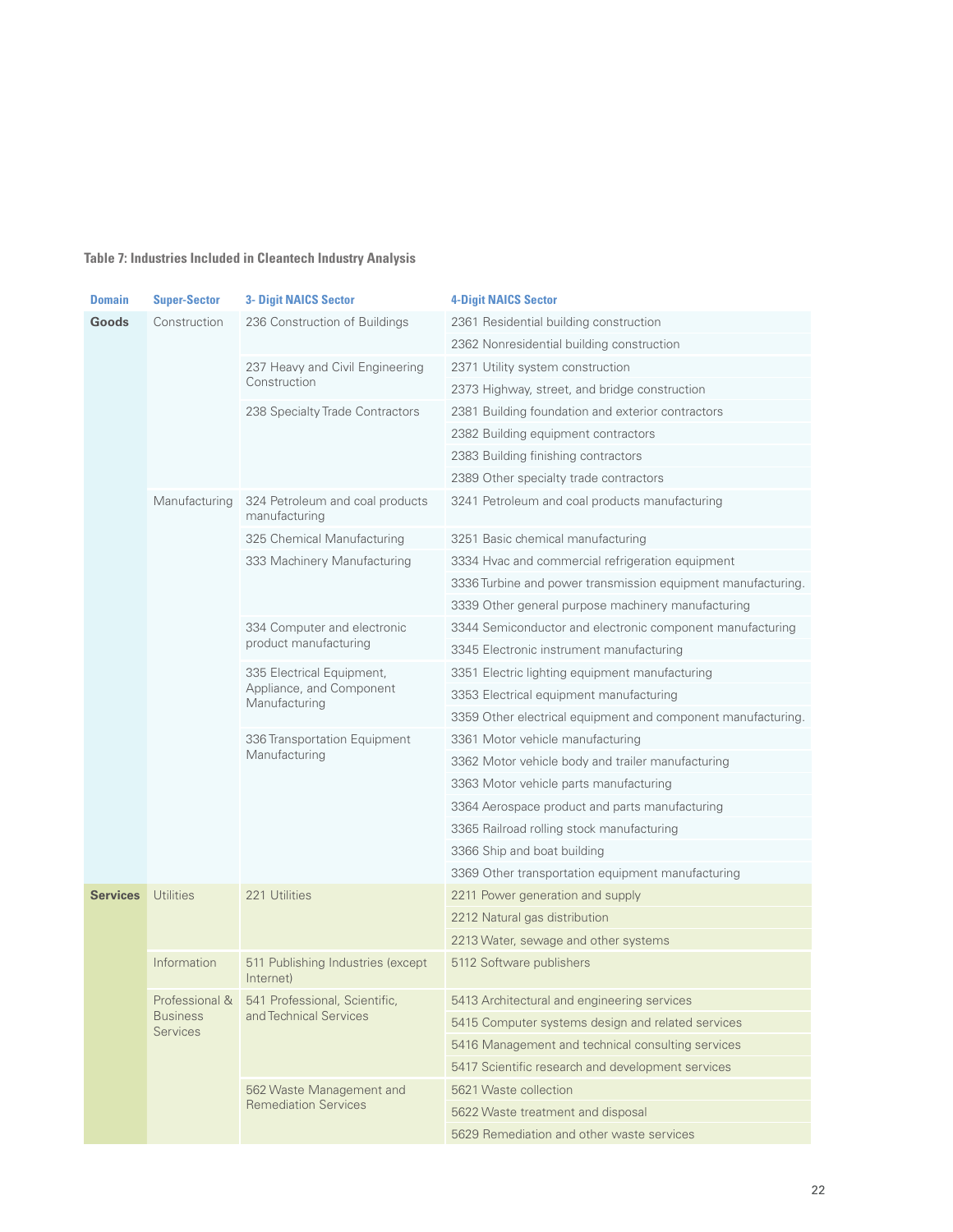#### **Location Quotients**

A location quotient (LQ) is an analytical statistic that measures a region's industrial specialization relative to a larger geographic unit (usually the nation). An LQ s computed as an industry's share of a regional total for some economic statistic (earnings, GDP by metropolitan area, employment, etc.) divided by the industry's share of the national total for the same statistic. For example, an LQ of 1.0 in an industry like wholesale merchants means that the region and the nation are equally specialized in wholesale merchants; while an LQ of 1.8 means that the region has a higher concentration in wholesale merchants than the nation. Conversely, a LQ of 0.5 would mean that the region had a lower concentration of wholesale markets than the overall nation.<sup>33</sup>

LQs can help reveal what makes a particular region "unique" by highlighting industries that differ from the overall nation. LQs can also be used to identify the "export orientation" of an industry. A value above 1.0 would indicate that the industry is export oriented as it would be believed to be supplying more than the local needs of the region's economy. Conversely, a value below 1.0 would indicate that the industry is not export oriented. In this study, industry LQs were calculated by comparing the industry's share of regional employment with its share of national employment.

For example, NH had a LQ of 6.0 for 3351 Electric lighting equipment manufacturing. This indicates that there is an above average concentration of employees in electric lighting manufacturing relative to the overall nation and suggests that NH has a strength in this area and also that it is likely exporting products to other states or countries. In contrast, NH had a LQ of 0.2 for 3336 Turbine and power transmission equipment manufacturing. This indicates a below average

33 "What are location quotients (LQs)?" U.S Dept. of Commerce, available online at http://www.bea.gov/faq/index.cfm?faq\_id=478#sthash.LuZI6qbI.dpuf

concentration of employees in this industry suggesting this is an area in which NH is relatively weaker. It also indicates an opportunity for improvement, especially when compared to the LQs of leading cleantech states in this industry who had an average LQ closer to 0.8 (based on the top five ranked states in the U.S. Cleantech Leadership Index.this is an area that NH is not as strong in. It also indicates an opportunity for improvement, especially when compared to the LQs of leading cleantech states in this industry who had an average LQ closer to 0.8 (based on the top five ranked states in the U.S. Cleantech Leadership Index.

#### **Economic Modeling**

The technique used to estimate the economic activity in this study is called economic impact analysis. Economic impact analysis describes the current economic activity in a study area (such as a county, group of counties, state, or group of states) and it can be useful in estimating how a change—such as the loss of an existing industry or the addition of a new industry would be expected to affect the wider local or regional economy in the study area. Impact analysis begins with evaluating the output of businesses included in the analysis. These expenditures (referred to as direct expenditures) trigger a series of additional spending flows throughout other sectors of the local economy as businesses spend on 1) payroll and benefits, and 2) supplies, equipment, and service contracts with local vendors (referred to as indirect expenditures). The purchase of goods and services from local vendors supports the hiring of workers at those firms and also provides funds to enable those firms to purchase additional goods and services from suppliers situated further down the supply chain.

The activity at companies involved in direct or indirect expenditures results in their employees earning salaries and wages. A portion of their wages will be spent on local goods and services at different industries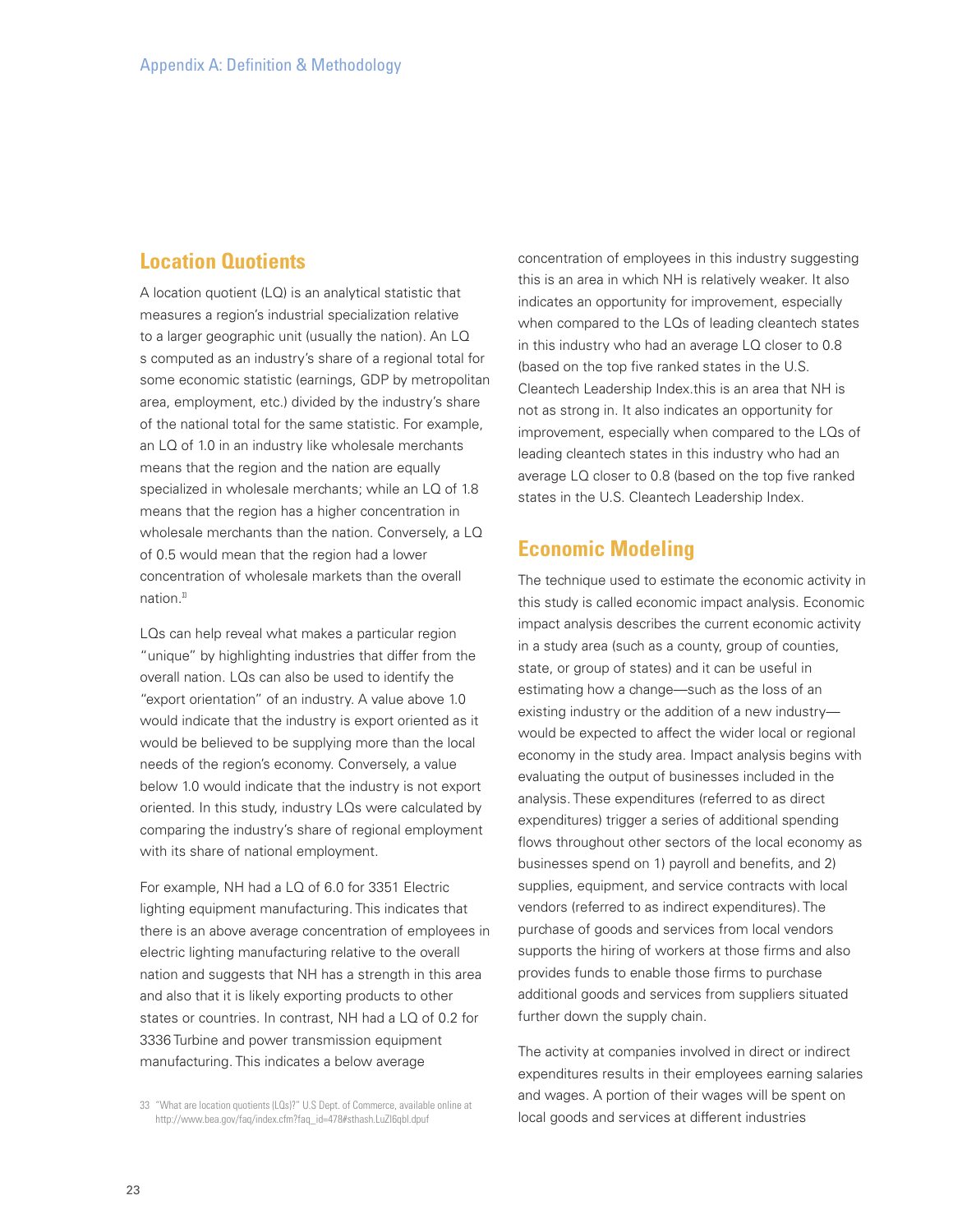including: health care, retail, and leisure (referred to as household spending or induced expenditures). This round of spending by employees helps support workers in those industries who then will spend portions of their incomes locally which, in turn, triggers another round of spending.

This entire chain of spending is referred to as the "ripple" or "multiplier" effect. The rounds of spending and re-spending do not continue indefinitely but typically diminish rapidly. The impacts of the initial economic activity rapidly leave or "leak" out of the local economy through the imports of goods and services produced in other regions, savings, spending in areas outside the local economy, and taxes.

IMPLAN (IMpact analysis for PLANing) is a system of software and databases produced by the Minnesota IMPLAN Group (MIG), Inc. that is widely used and accepted for local and regional economic modeling. IMPLAN was originally developed in 1976 by the US Forest Service, the Federal Emergency Management Agency, and the Bureau of Land Management to allow for analysis of private and public sector decisions on local, state and regional economic impacts. MIG, Inc. was formed in 1993 to privatize the development and maintenance of IMPLAN data and software. IMPLAN is currently in its third version.

IMPLAN utilizes input-output (I-O) accounts to model how the more than 500 industries that comprise the U.S. economy interact. Input-output (I-O) analysis quantifies the relationships of how industries provide input to and use output from each other. IMPLAN data and accounts follow the accounting conventions used by the U.S. Bureau of Economic Analysis (BEA) when developing an Input-Output (I-O) model of the U.S. economy as well as formats recommended by the United Nations.

Underlying data sources for the IMPLAN model include:

- U.S. Bureau of Labor Statistics (BLS)
- **-** Census of Wages and Employment (CEW)
- U.S. Department of Census
- **-** County Business Patterns
- **-** Annual Survey of Manufacturers (ASM)
- **-** Construction Spending (Value Put in Place)
- Bureau of Economic Analysis (BEA)
- **-** Regional Economic Information System (REIS)
- **-** National Income and Product Accounts (NIPA)
- **-** Gross State Product (GSP) series
- **-** Output series

The IMPLAN program uses an ordered series of steps to build the model starting with selection of a studyarea. The study-area can be at the county level (including multiple counties), the state level (including multiple states), and the national level. The IMPLAN model allows substitution of data at each stage of the process which can serve to increase the robustness of the model. The model can also have its import and export functions modified and industry groupings changed. IMPLAN also allows for the creation of aggregate models consisting of industries grouped together to streamline the modeling process.

The creation of the study-area database constructs a descriptive and prescriptive model. The descriptive model describes the transfer of money between industries and institutions. This model provides data tables on regional economic accounts that capture local economic interactions. These tables describe the local economy in terms of the flow of dollars from purchasers to producers within the study-area region. The descriptive model also produces trade flows—the movement of goods and services within a study-area and the outside world (regional imports and exports).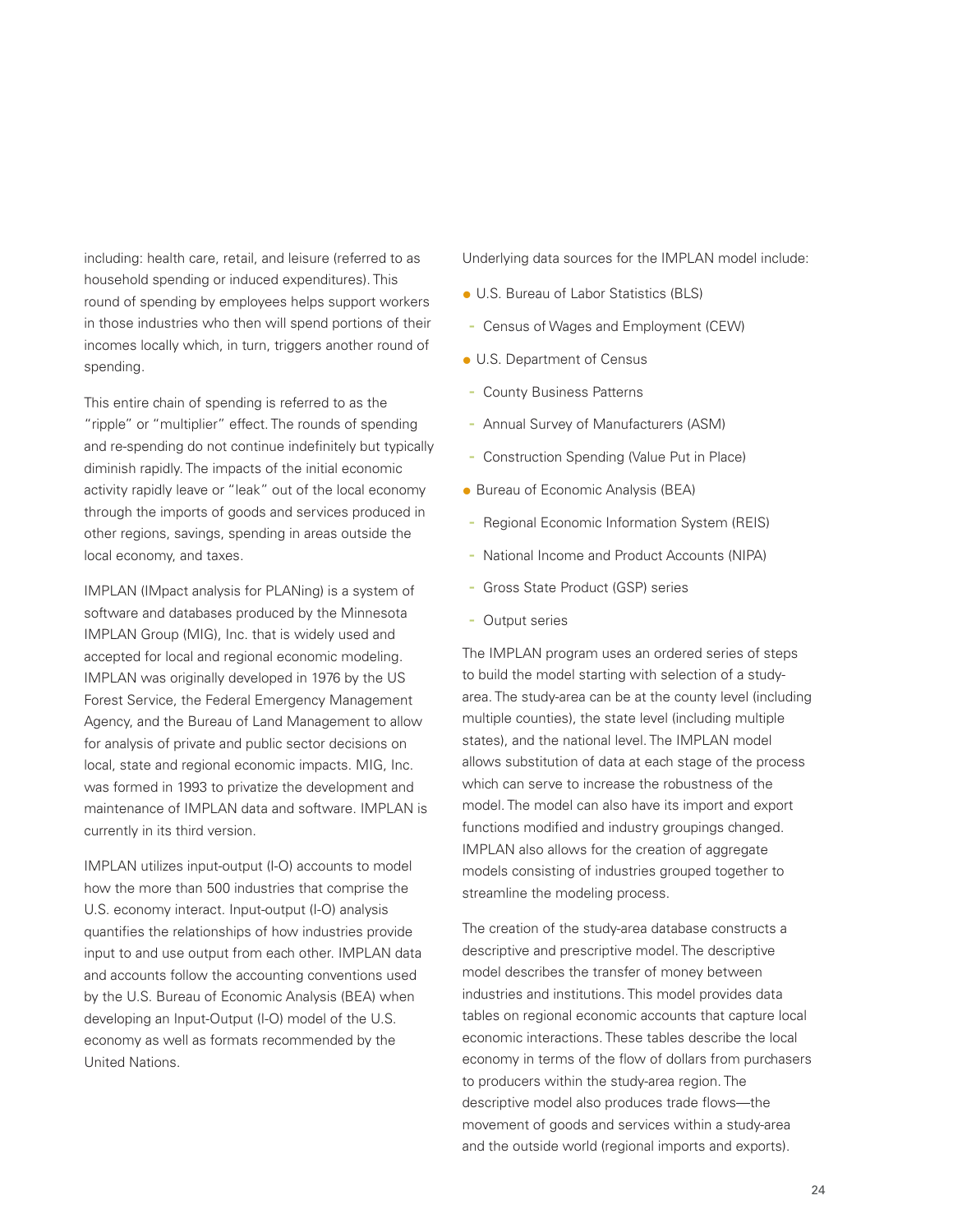The prescriptive model is a set of input-output multipliers that estimate total regional activity based on a change entered into the IMPLAN model. Multiplier analysis is used to estimate the regional economic impacts resulting from a change in final demand. New industries or commodities can be introduced to the local economy, industries or commodities may be removed,

and reports can be generated to show the consequences (on output, employment, and valueadded) of various impacts. Impacts include: output, labor income, value added, and employment. Impacts can be in terms of direct and indirect effects (commonly known as Type I multipliers), or in terms of direct, indirect, and induced effects.

**Table 8: Implan Summary Measures of Regional Economic Activity**

| <b>Measure</b>      | <b>Description</b>                                                                                                                                                                                                                                                                                                              |
|---------------------|---------------------------------------------------------------------------------------------------------------------------------------------------------------------------------------------------------------------------------------------------------------------------------------------------------------------------------|
| Output              | The value of production by industry in a calendar year. Output is measured by sales or receipts and other<br>operating income plus the change in inventory. For retailers and wholesalers output is equal to gross margin<br>not gross sales.                                                                                   |
| <b>Labor Income</b> | All forms of employment income, including employee compensation (wages and benefits) and proprietor<br>income.                                                                                                                                                                                                                  |
| <b>Value Added</b>  | The difference between total output and the cost of intermediate inputs. It is a measure of the contribution<br>to Gross Domestic Product (GDP) and equals output minus intermediate inputs. Value added consists of<br>compensation of employees, taxes on production and imports less subsidies, and gross operating surplus. |
| Employment          | The annual average of monthly jobs in an industry and includes both full-time and part-time workers.                                                                                                                                                                                                                            |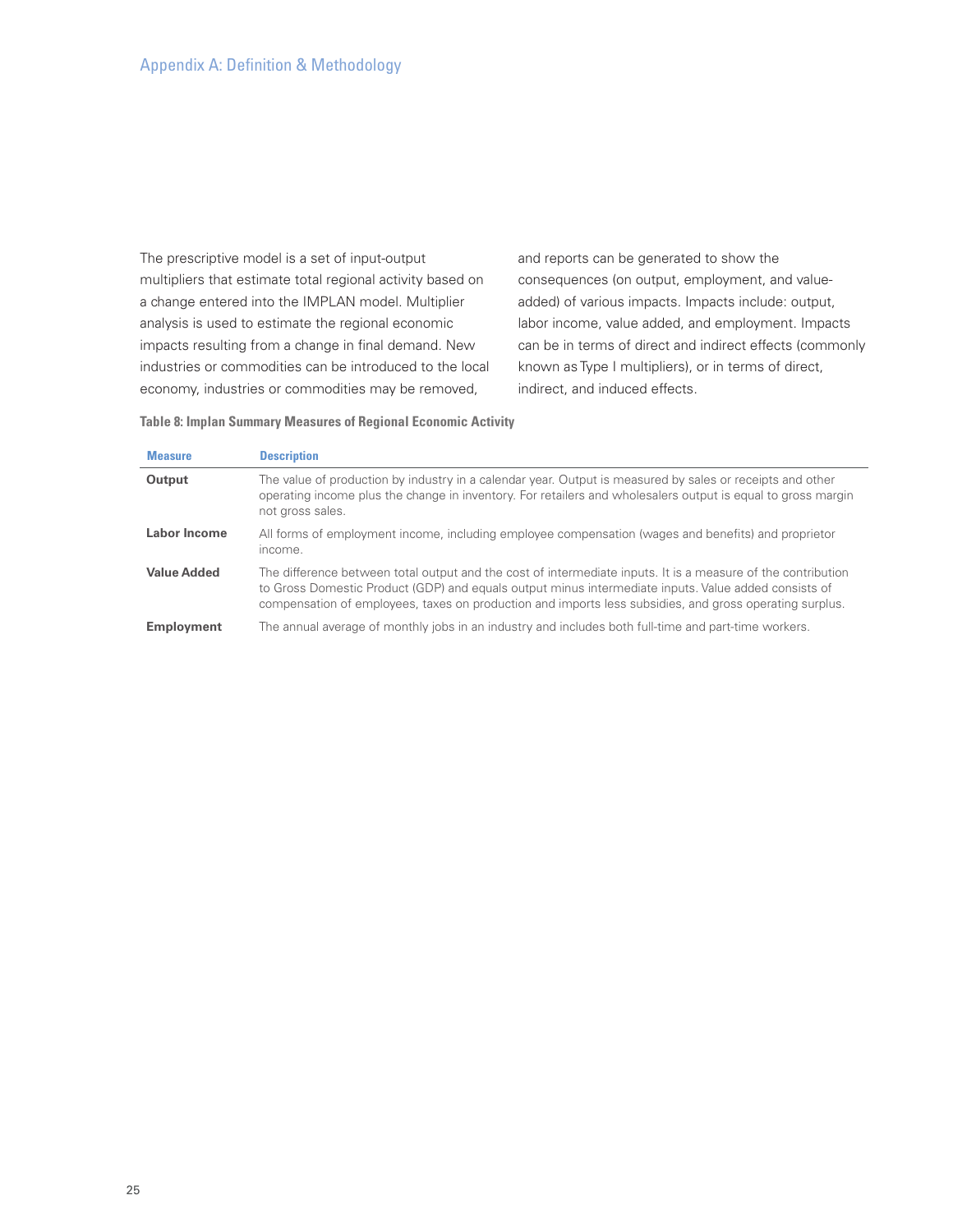## **Implan Industry Code to Analysis Category Crosswalk**

| <b>Analysis Category</b> | <b>Implan Industry Code</b> | <b>Description</b>                                                                 |
|--------------------------|-----------------------------|------------------------------------------------------------------------------------|
| Utility                  | 31                          | Electric power generation, transmission, and distribution                          |
| Utility                  | 32                          | Natural gas distribution                                                           |
| Utility                  | 33                          | Water, sewage and other treatment and delivery systems                             |
| Construction             | 34                          | Construction of new nonresidential commercial and health care structures           |
| Construction             | 35                          | Construction of new nonresidential manufacturing structures                        |
| Construction             | 36                          | Construction of other new nonresidential structures                                |
| Construction             | 37                          | Construction of new residential permanent site single- and multi-family structures |
| Construction             | 38                          | Construction of other new residential structures                                   |
| Construction             | 39                          | Maintenance and repair construction of nonresidential structures                   |
| Construction             | 40                          | Maintenance and repair construction of residential structures                      |
| Manufacturing            | 115                         | Petroleum refineries                                                               |
| Manufacturing            | 116                         | Asphalt paving mixture and block manufacturing                                     |
| Manufacturing            | 117                         | Asphalt shingle and coating materials manufacturing                                |
| Manufacturing            | 118                         | Petroleum lubricating oil and grease manufacturing                                 |
| Manufacturing            | 119                         | All other petroleum and coal products manufacturing                                |
| Manufacturing            | 120                         | Petrochemical manufacturing                                                        |
| Manufacturing            | 121                         | Industrial gas manufacturing                                                       |
| Manufacturing            | 122                         | Synthetic dye and pigment manufacturing                                            |
| Manufacturing            | 123                         | Alkalies and chlorine manufacturing                                                |
| Manufacturing            | 124                         | Carbon black manufacturing                                                         |
| Manufacturing            | 125                         | All other basic inorganic chemical manufacturing                                   |
| Manufacturing            | 126                         | Other basic organic chemical manufacturing                                         |
| Manufacturing            | 127                         | Plastics material and resin manufacturing                                          |
| Manufacturing            | 128                         | Synthetic rubber manufacturing                                                     |
| Manufacturing            | 129                         | Artificial and synthetic fibers and filaments manufacturing                        |
| Manufacturing            | 130                         | Fertilizer manufacturing                                                           |
| Manufacturing            | 131                         | Pesticide and other agricultural chemical manufacturing                            |
| Manufacturing            | 135                         | Biological product (except diagnostic) manufacturing                               |
| Manufacturing            | 214                         | Air purification and ventilation equipment manufacturing                           |
| Manufacturing            | 215                         | Heating equipment (except warm air furnaces) manufacturing                         |
| Manufacturing            | 216                         | Air conditioning, refrigeration, and warm air heating equipment manufacturing      |
| Manufacturing            | 222                         | Turbine and turbine generator set units manufacturing                              |
| Manufacturing            | 223                         | Speed changer, industrial high-speed drive, and gear manufacturing                 |
| Manufacturing            | 224                         | Mechanical power transmission equipment manufacturing                              |
| Manufacturing            | 225                         | Other engine equipment manufacturing                                               |
| Manufacturing            | 226                         | Pump and pumping equipment manufacturing                                           |
| Manufacturing            | 227                         | Air and gas compressor manufacturing                                               |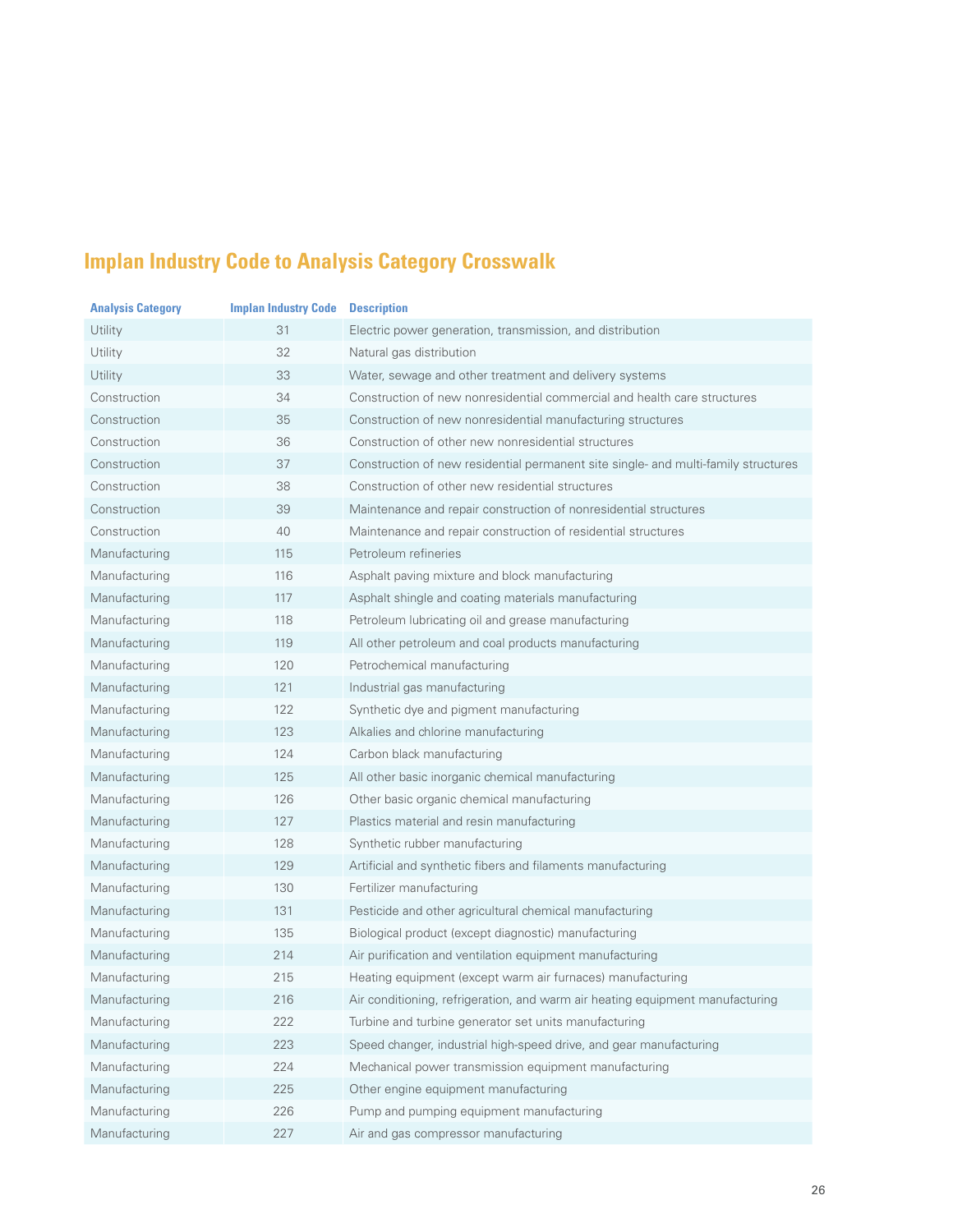| <b>Analysis Category</b> | <b>Implan Industry Code</b> | <b>Description</b>                                                                  |
|--------------------------|-----------------------------|-------------------------------------------------------------------------------------|
| Manufacturing            | 232                         | Industrial process furnace and oven manufacturing                                   |
| Manufacturing            | 233                         | Fluid power process machinery manufacturing                                         |
| Manufacturing            | 234                         | Electronic computer manufacturing                                                   |
| Manufacturing            | 235                         | Computer storage device manufacturing                                               |
| Manufacturing            | 236                         | Computer terminals and other computer peripheral equipment manufacturing            |
| Manufacturing            | 237                         | Telephone apparatus manufacturing                                                   |
| Manufacturing            | 238                         | Broadcast and wireless communications equipment manufacturing                       |
| Manufacturing            | 239                         | Other communications equipment manufacturing                                        |
| Manufacturing            | 240                         | Audio and video equipment manufacturing                                             |
| Manufacturing            | 241                         | Electron tube manufacturing                                                         |
| Manufacturing            | 242                         | Bare printed circuit board manufacturing                                            |
| Manufacturing            | 243                         | Semiconductor and related device manufacturing                                      |
| Manufacturing            | 244                         | Electronic capacitor, resistor, coil, transformer, and other inductor manufacturing |
| Manufacturing            | 245                         | Electronic connector manufacturing                                                  |
| Manufacturing            | 246                         | Printed circuit assembly (electronic assembly) manufacturing                        |
| Manufacturing            | 247                         | Other electronic component manufacturing                                            |
| Manufacturing            | 248                         | Electromedical and electrotherapeutic apparatus manufacturing                       |
| Manufacturing            | 249                         | Search, detection, and navigation instruments manufacturing                         |
| Manufacturing            | 250                         | Automatic environmental control manufacturing                                       |
| Manufacturing            | 251                         | Industrial process variable instruments manufacturing                               |
| Manufacturing            | 252                         | Totalizing fluid meters and counting devices manufacturing                          |
| Manufacturing            | 253                         | Electricity and signal testing instruments manufacturing                            |
| Manufacturing            | 254                         | Analytical laboratory instrument manufacturing                                      |
| Manufacturing            | 255                         | Irradiation apparatus manufacturing                                                 |
| Manufacturing            | 256                         | Watch, clock, and other measuring and controlling device manufacturing              |
| Manufacturing            | 257                         | Software, audio, and video media for reproduction                                   |
| Manufacturing            | 258                         | Magnetic and optical recording media manufacturing                                  |
| Manufacturing            | 259                         | Electric lamp bulb and part manufacturing                                           |
| Manufacturing            | 260                         | Lighting fixture manufacturing                                                      |
| Manufacturing            | 261                         | Small electrical appliance manufacturing                                            |
| Manufacturing            | 262                         | Household cooking appliance manufacturing                                           |
| Manufacturing            | 263                         | Household refrigerator and home freezer manufacturing                               |
| Manufacturing            | 264                         | Household laundry equipment manufacturing                                           |
| Manufacturing            | 265                         | Other major household appliance manufacturing                                       |
| Manufacturing            | 266                         | Power, distribution, and specialty transformer manufacturing                        |
| Manufacturing            | 267                         | Motor and generator manufacturing                                                   |
| Manufacturing            | 268                         | Switchgear and switchboard apparatus manufacturing                                  |
| Manufacturing            | 269                         | Relay and industrial control manufacturing                                          |
| Manufacturing            | 270                         | Storage battery manufacturing                                                       |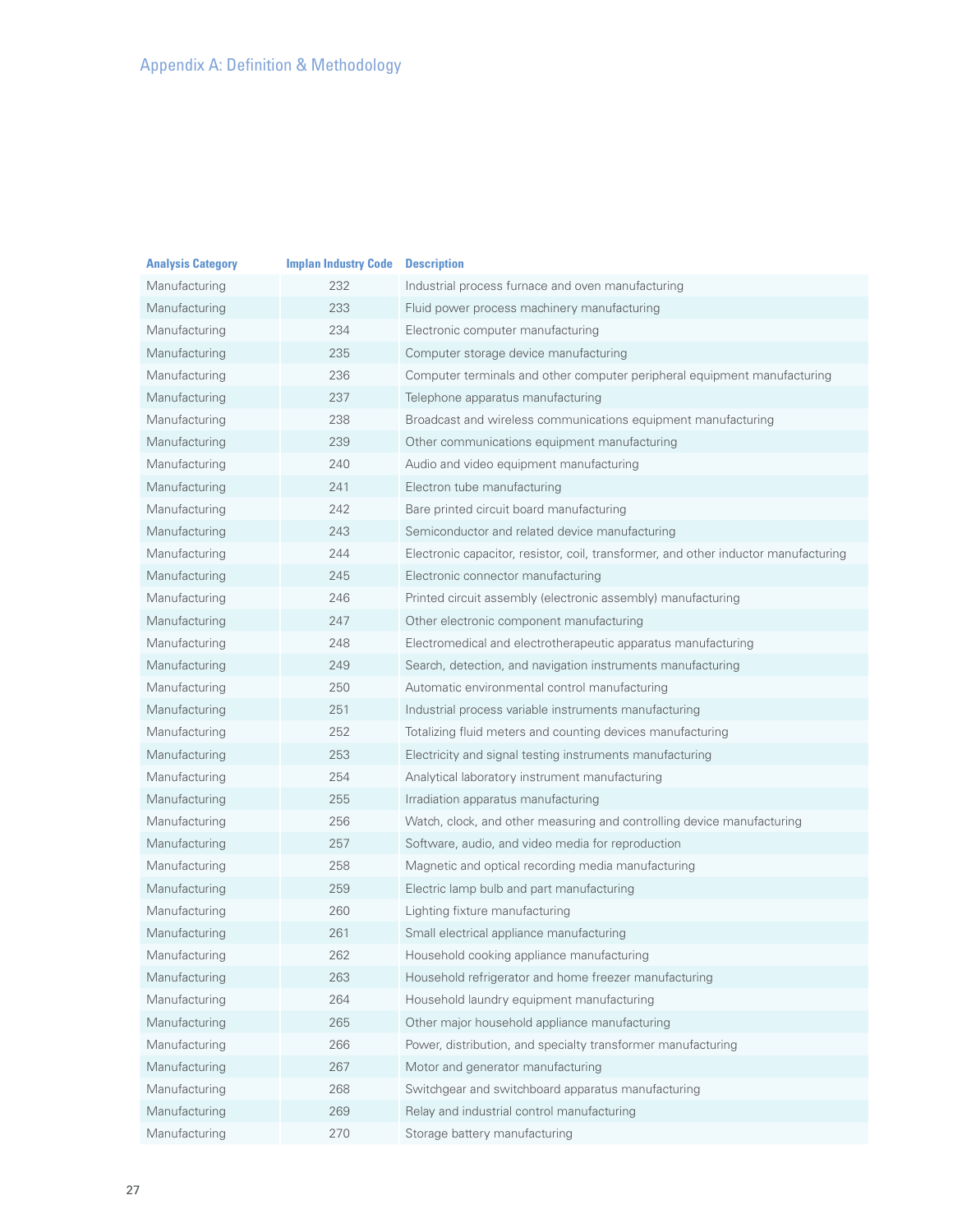| <b>Analysis Category</b>     | <b>Implan Industry Code</b> | <b>Description</b>                                                              |
|------------------------------|-----------------------------|---------------------------------------------------------------------------------|
| Manufacturing                | 271                         | Primary battery manufacturing                                                   |
| Manufacturing                | 272                         | Communication and energy wire and cable manufacturing                           |
| Manufacturing                | 273                         | Wiring device manufacturing                                                     |
| Manufacturing                | 274                         | Carbon and graphite product manufacturing                                       |
| Manufacturing                | 275                         | All other miscellaneous electrical equipment and component manufacturing        |
| Manufacturing                | 276                         | Automobile manufacturing                                                        |
| Manufacturing                | 277                         | Light truck and utility vehicle manufacturing                                   |
| Manufacturing                | 278                         | Heavy duty truck manufacturing                                                  |
| Manufacturing                | 279                         | Motor vehicle body manufacturing                                                |
| Manufacturing                | 280                         | Truck trailer manufacturing                                                     |
| Manufacturing                | 281                         | Motor home manufacturing                                                        |
| Manufacturing                | 282                         | Travel trailer and camper manufacturing                                         |
| Manufacturing                | 283                         | Motor vehicle parts manufacturing                                               |
| Manufacturing                | 284                         | Aircraft manufacturing                                                          |
| Manufacturing                | 285                         | Aircraft engine and engine parts manufacturing                                  |
| Manufacturing                | 286                         | Other aircraft parts and auxiliary equipment manufacturing                      |
| Manufacturing                | 287                         | Guided missile and space vehicle manufacturing                                  |
| Manufacturing                | 288                         | Propulsion units and parts for space vehicles and guided missiles manufacturing |
| Manufacturing                | 289                         | Railroad rolling stock manufacturing                                            |
| Manufacturing                | 290                         | Ship building and repairing                                                     |
| Manufacturing                | 291                         | Boat building                                                                   |
| Manufacturing                | 292                         | Motorcycle, bicycle, and parts manufacturing                                    |
| Manufacturing                | 293                         | Military armored vehicle, tank, and tank component manufacturing                |
| Manufacturing                | 294                         | All other transportation equipment manufacturing                                |
| Information Technology       | 345                         | Software publishers                                                             |
| Information Technology       | 350                         | Internet publishing and broadcasting                                            |
| Information Technology       | 351                         | Telecommunications                                                              |
| Information Technology       | 352                         | Data processing, hosting, ISP, web search portals and related services          |
| Information Technology       | 353                         | Other information services                                                      |
| <b>Professional Services</b> | 369                         | Architectural, engineering, and related services                                |
| Professional Services        | 370                         | Specialized design services                                                     |
| <b>Professional Services</b> | 371                         | Custom computer programming services                                            |
| <b>Professional Services</b> | 372                         | Computer systems design services                                                |
| <b>Professional Services</b> | 373                         | Other computer related services, including facilities management                |
| <b>Professional Services</b> | 374                         | Management, scientific, and technical consulting services                       |
| <b>Professional Services</b> | 375                         | Environmental and other technical consulting services                           |
| <b>Professional Services</b> | 376                         | Scientific research and development services                                    |
| Professional Services        | 390                         | Waste management and remediation services                                       |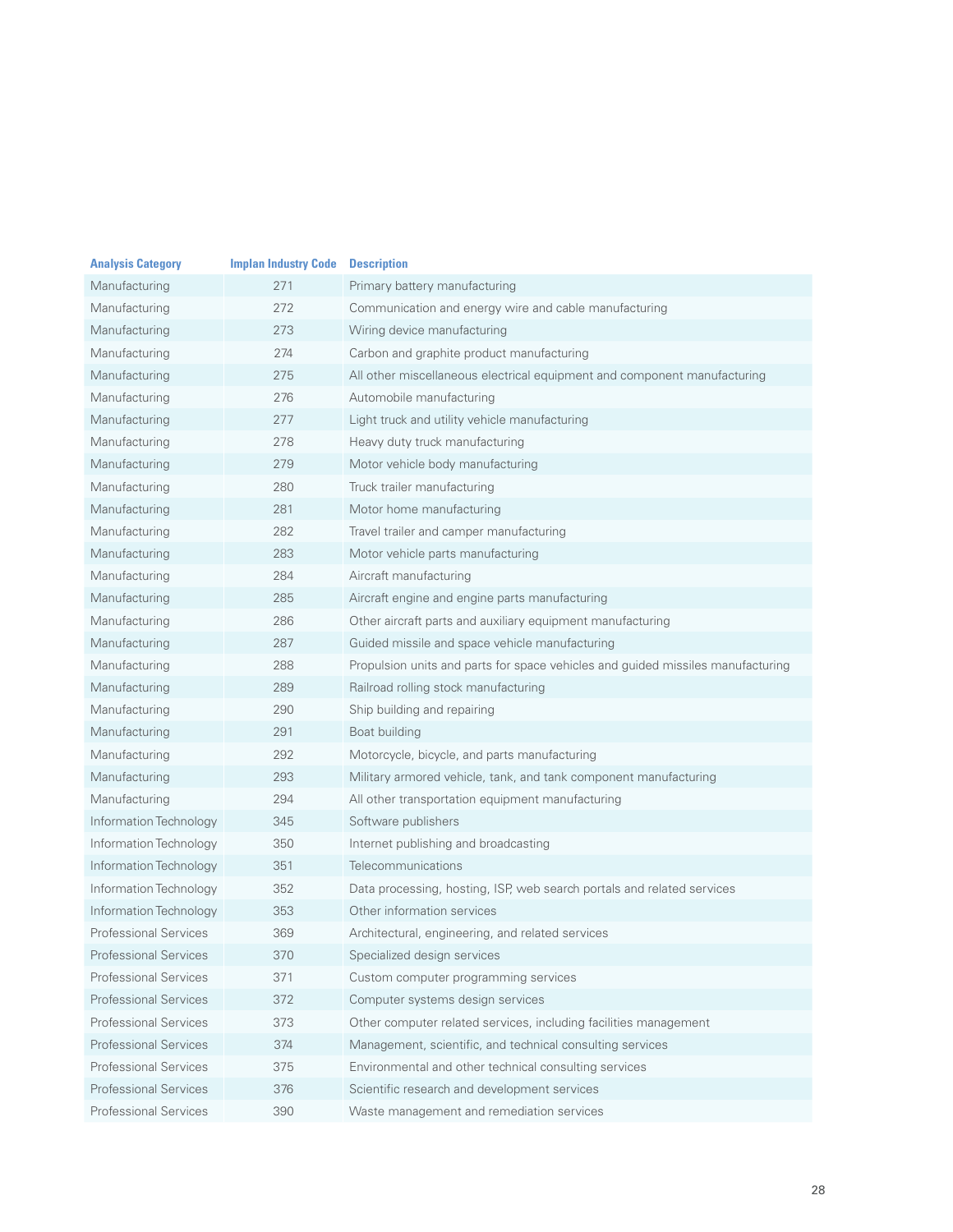## Appendix B: Survey

Below is a recommended survey form for future research and report methodology to measure the progress of the cleantech industry in NH over time at a granular level,

such as is done in Vermont and Massachusetts. This short survey is formatted to help limit barriers to completion and provides key economic metrics for industry analysis.

### **Summary**

| <b>Business Name (D/B/A)</b>                                 |  |
|--------------------------------------------------------------|--|
| <b>Primary Business Address</b>                              |  |
| <b>Primary Business City</b>                                 |  |
| <b>Primary Business Zip</b>                                  |  |
| Total number of business locations in NH (including primary) |  |
| <b>Contact Person</b>                                        |  |
| <b>Contact Title</b>                                         |  |
| <b>Contact Phone</b>                                         |  |
| <b>Contact Email</b>                                         |  |

## **Employment**

| Total number of all full and part-time employees employed in<br>all NH locations during the last week of 2014                 |                                                                                                                                                                          |
|-------------------------------------------------------------------------------------------------------------------------------|--------------------------------------------------------------------------------------------------------------------------------------------------------------------------|
| If you have a peak season, provide the number of all full and<br>part-time employees employed during that time period in 2014 |                                                                                                                                                                          |
| Total number of all full and part-time employees employed in<br>all NH locations during the last week of 2013                 |                                                                                                                                                                          |
| <b>Total Wage Compensation for all NH employees in 2014</b><br>(Select from the following list)                               | $<$ \$100 $k$<br>$$100k - $500k$<br>\$500k - \$1 million<br>\$1 - \$2.5 million<br>\$2.5 - \$5 million<br>\$5 - \$7.5 million<br>$$7.5 - $10$ million<br>$> $10$ million |
| <b>Total Wage Compensation for all NH employees in 2013</b><br>(Select from the following list)                               | $<$ \$100 $k$<br>$$100k - $500k$<br>\$500k - \$1 million<br>\$1-\$2.5 million<br>\$2.5 - \$5 million<br>\$5 - \$7.5 million<br>$$7.5 - $10$ million<br>>\$10 million     |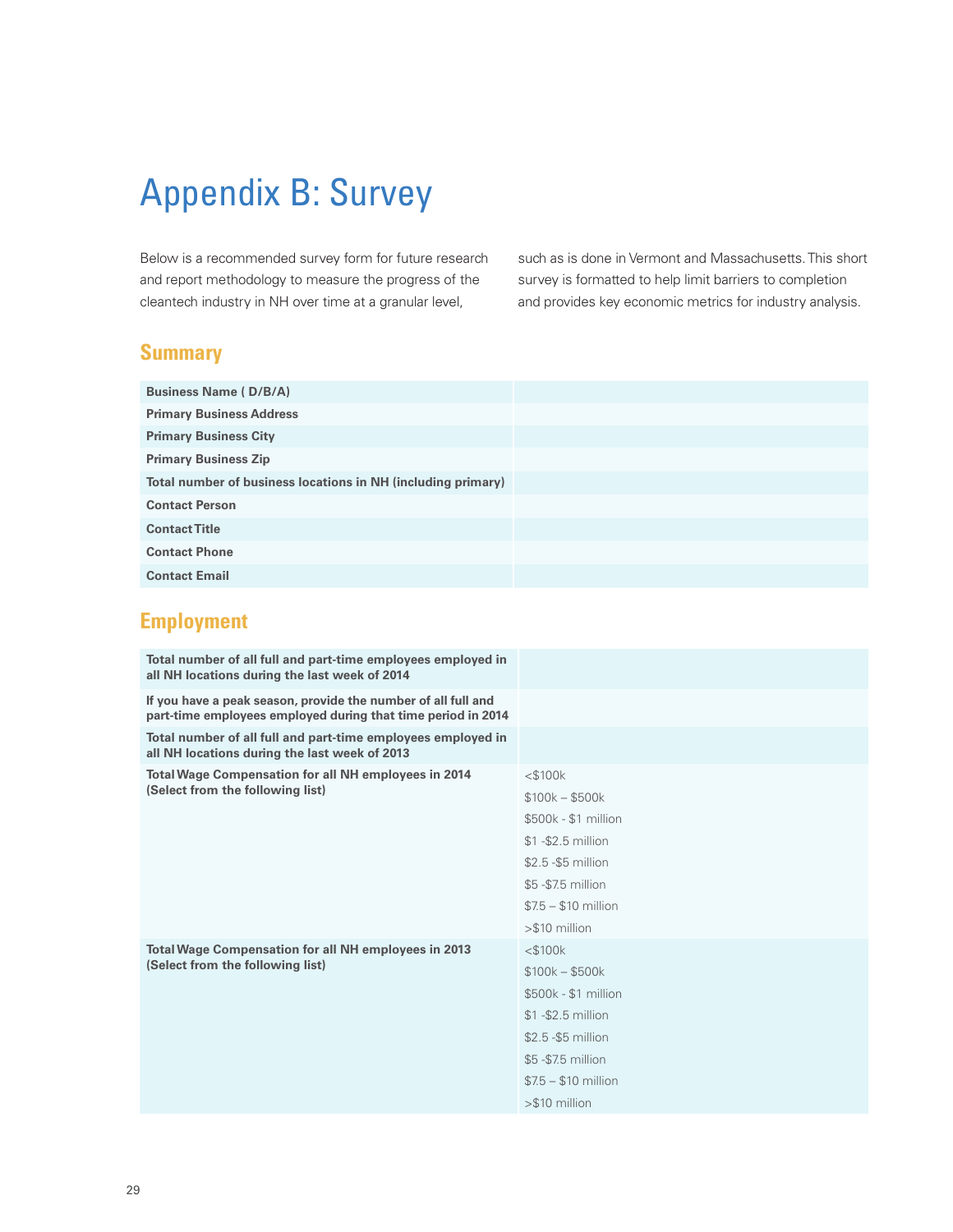## **Cleantech Line of Business**

| Please provide a description of the cleantech goods or<br>services that your company provides |                                           |
|-----------------------------------------------------------------------------------------------|-------------------------------------------|
| <b>Primary NAICS code (if known)</b>                                                          |                                           |
| Percent of Revenue from Cleantech goods or services in 2014<br>(Select from list)             | $0-10%$<br>10-25%<br>25-50%<br>$50 - 75%$ |
|                                                                                               | 75-99%<br>$100\%$                         |

## **Additional Questions**

| Are you planning to make new investments in your<br>cleantech line of business in the next year?                                       | Yes/No     |
|----------------------------------------------------------------------------------------------------------------------------------------|------------|
| Are you planning to make new investments in your<br>cleantech line of business in the next five years?                                 | Yes/No     |
| Are you planning to hire new employees                                                                                                 | Yes/No     |
| (Increase total employment) in the next year?                                                                                          | $1-5$      |
|                                                                                                                                        | $5 - 10$   |
|                                                                                                                                        | $10 - 20$  |
|                                                                                                                                        | $20 - 50$  |
|                                                                                                                                        | $50 - 100$ |
|                                                                                                                                        | $100+$     |
| If yes, by how many employees do you plan on expanding<br>your workforce from its current size in the next year? (Select<br>from list) | Yes/No     |
| Please list factors in NH that accelerate the growth of your<br>company?                                                               |            |
| Please list factors in NH that currently limit the growth of<br>your company?                                                          |            |
| What is the next big thing in cleantech?                                                                                               |            |